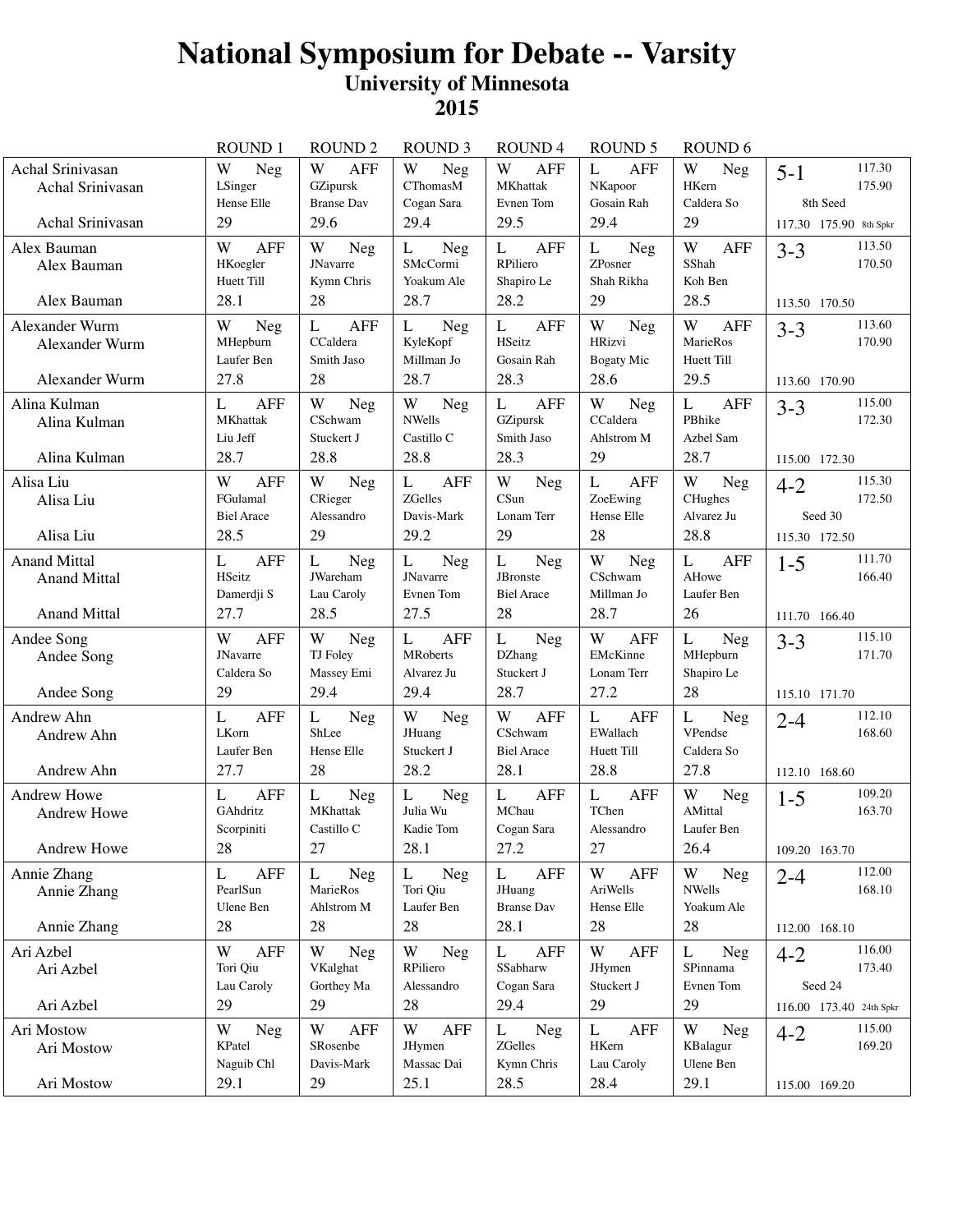|                                                                         | <b>ROUND1</b>                                            | <b>ROUND 2</b>                                           | <b>ROUND 3</b>                                               | <b>ROUND4</b>                                               | <b>ROUND 5</b>                                       | ROUND <sub>6</sub>                                          |                                                         |
|-------------------------------------------------------------------------|----------------------------------------------------------|----------------------------------------------------------|--------------------------------------------------------------|-------------------------------------------------------------|------------------------------------------------------|-------------------------------------------------------------|---------------------------------------------------------|
| Ari Wells<br>Ari Wells<br>Ari Wells                                     | W<br><b>Neg</b><br>RBritton<br>Shapiro Le<br>28.1        | L<br><b>AFF</b><br>CSun<br><b>Bhave Varu</b><br>27.4     | $\mathbf{L}$<br><b>AFF</b><br>SJacobso<br>Cogan Sara<br>28.7 | L<br>Neg<br>VKalghat<br>Massac Dai<br>28                    | L<br>Neg<br>AZhang<br>Hense Elle<br>28.5             | W<br><b>AFF</b><br>FGulamal<br>Kymn Chris<br>27.5           | 112.10<br>$2 - 4$<br>168.20<br>112.10 168.20            |
| Arjun Goyal<br>Arjun Goyal<br>Arjun Goyal                               | <b>AFF</b><br>L<br><b>JHymen</b><br>Smith Jaso<br>27     | <b>Neg</b><br>L<br>TFrankel<br>Gosain Rah<br>28.4        | <b>AFF</b><br>L<br>VKalghat<br>Li Danny<br>28                | L<br><b>Neg</b><br>ELively<br>Huett Till<br>29.4            | W<br>Neg<br>FGulamal<br>Davis-Mark<br>27.5           | L<br>Fft<br>JCoyle<br>Massac Dai                            | 110.90<br>$1 - 5$<br>140.30<br>110.90 140.30            |
| Arun Sundar<br>Arun Sundar<br>Arun Sundar                               | <b>AFF</b><br>L<br>CSchwam<br>Cogan Sara<br>27.5         | L<br><b>Neg</b><br><b>NHines</b><br>Koh Ben<br>28        | W<br>Neg<br>RRosch<br>Alvarez Ju<br>28.5                     | $\mathbf L$<br><b>AFF</b><br>EMcKinne<br>Laufer Ben<br>26   | L<br><b>AFF</b><br>KFennell<br>Liu Jeff<br>27        | $\mathbf L$<br>Neg<br>MChau<br>Castillo C<br>28             | 110.50<br>$1 - 5$<br>165.00<br>110.50 165.00            |
| Audrey Saltzman<br><b>Audrey Saltzman</b><br>Audrey Saltzman            | W<br>Bye<br>KKenny<br>Massey Emi<br>28.4                 | L<br><b>Neg</b><br>XinlanHu<br>Laufer Ben<br>27.8        | <b>Neg</b><br>L<br>ZPosner<br>Stuckert J<br>28.8             | W<br><b>AFF</b><br>PearlSun<br>Cha Nathan<br>28.3           | L<br><b>AFF</b><br>CSun<br>Alessandro<br>28.9        | W<br>Neg<br>Julia Wu<br>Shapiro Le<br>28.3                  | 113.81<br>$3 - 3$<br>170.51<br>113.81 170.51            |
| Aysha Hafiz<br>Aysha Hafiz<br>Aysha Hafiz                               | L<br>Neg<br>SSabharw<br>Massac Dai<br>28.5               | L<br><b>AFF</b><br><b>MRoberts</b><br>Damerdji S<br>28.3 | <b>AFF</b><br>L<br>WGolay<br>Gosain Rah<br>28.7              | W<br>Neg<br>SSikka<br>Scorpiniti<br>28.8                    | W<br><b>AFF</b><br>SSharpe<br>Li Danny<br>28.5       | W<br>Neg<br>MRahman<br><b>Bogaty Mic</b><br>28.7            | 114.40<br>$3 - 3$<br>171.50<br>114.40 171.50            |
| <b>Brandon Kramer</b><br><b>Brandon Kramer</b><br><b>Brandon Kramer</b> | W<br>Neg<br>RRosch<br><b>Branse Dav</b><br>28.6          | W<br><b>AFF</b><br>JBriody<br>Yoakum Ale<br>29           | W<br>Neg<br>NKasteli<br>Shapiro Le<br>29.5                   | $\mathbf L$<br><b>AFF</b><br>LKorn<br>Davis-Mark<br>28.3    | L<br><b>AFF</b><br>DWang<br>Alvarez Ju<br>29.5       | W<br>Neg<br>EMcKinne<br>Damerdji S<br>28.3                  | 115.40<br>$4 - 2$<br>173.20<br>Seed 28<br>115.40 173.20 |
| Brian Gu<br>Brian Gu<br>Brian Gu                                        | <b>AFF</b><br>L<br>ZPosner<br><b>Bhave Varu</b><br>28.5  | L<br>Neg<br>ZGelles<br><b>Branse Dav</b><br>28.6         | L<br>Neg<br><b>DMoon</b><br>Lonam Terr<br>27.9               | W<br><b>AFF</b><br>TChathur<br>Ulene Ben<br>29              | L<br><b>Neg</b><br>MLandau<br>Yoakum Ale<br>28       | W<br><b>AFF</b><br>SaLee<br><b>Bogaty Mic</b><br>28.4       | 113.50<br>$2 - 4$<br>170.40<br>113.50 170.40            |
| Camille Caldera<br>Camille Caldera<br>Camille Caldera                   | <b>AFF</b><br>L<br>JWareham<br><b>Branse Dav</b><br>28.4 | W<br><b>Neg</b><br>AWurm<br>Smith Jaso<br>28.3           | <b>AFF</b><br>L<br>GAhdritz<br>Harris Mic<br>28.5            | W<br>Neg<br>KPatel<br>Alessandro<br>28                      | L<br><b>AFF</b><br>AKulman<br>Ahlstrom M<br>28       | W<br>Neg<br>SGoldwar<br>Massac Dai<br>28                    | 112.70<br>$3 - 3$<br>169.20<br>112.70 169.20            |
| Carly Hughes<br>Carly Hughes<br>Carly Hughes                            | W<br>Neg<br>TChen<br>Smith Jaso<br>27.1                  | W<br><b>AFF</b><br>NKapoor<br>Damerdji S<br>29.4         | L<br><b>Neg</b><br>SSabharw<br>Naguib Chl<br>28.5            | $\mathbf L$<br><b>AFF</b><br>TGilbert<br>Caldera So<br>28.5 | W<br><b>Neg</b><br>MarieRos<br>Gosain Rah<br>27.9    | $\mathbf L$<br><b>AFF</b><br>AlisaLiu<br>Alvarez Ju<br>28.7 | 113.60<br>$3 - 3$<br>170.10<br>113.60 170.10            |
| Carly Rieger<br>Carly Rieger<br>Carly Rieger                            | <b>Neg</b><br>L<br>GZipursk<br>Cha Nathan<br>28          | <b>AFF</b><br>L<br>AlisaLiu<br>Alessandro<br>27.3        | W<br><b>Neg</b><br>MChau<br><b>Branse Dav</b><br>28.2        | L<br><b>AFF</b><br>MCeske<br>Lonam Terr<br>28.5             | W<br><b>AFF</b><br><b>NWells</b><br>Harris Mic<br>28 | L<br>Neg<br>TFrankel<br>Massey Dai<br>27.5                  | 111.70<br>$2 - 4$<br>167.50<br>111.70 167.50            |
| Chad Schwam<br>Chad Schwam<br>Chad Schwam                               | W<br>Neg<br>ASundar<br>Cogan Sara<br>28.5                | <b>AFF</b><br>L<br>AKulman<br>Stuckert J<br>28.3         | <b>AFF</b><br>L<br>NMahlum<br>Smith Jaso<br>28               | L<br><b>Neg</b><br>AAhn<br><b>Biel Arace</b><br>28          | L<br>AFF<br>AMittal<br>Millman Jo<br>28.5            | W<br>Neg<br>SSikka<br>Yoakum Ale<br>28                      | 112.80<br>$2 - 4$<br>169.30<br>112.80 169.30            |
| Christopher Sun<br>Christopher Sun<br>Christopher Sun                   | W<br><b>AFF</b><br>VKalghat<br>Caldera So<br>28.4        | W<br><b>Neg</b><br>AriWells<br><b>Bhave Varu</b><br>28.5 | Neg<br>L<br>SPinnama<br>Lau Caroly<br>29                     | <b>AFF</b><br>L<br>AlisaLiu<br>Lonam Terr<br>29.2           | W<br><b>Neg</b><br>ASaltzma<br>Alessandro<br>28.5    | W<br><b>AFF</b><br>DanielLu<br>Alvarez Ju<br>29.3           | 115.20<br>$4 - 2$<br>172.90<br>Seed 31<br>115.20 172.90 |
|                                                                         |                                                          |                                                          |                                                              |                                                             |                                                      |                                                             |                                                         |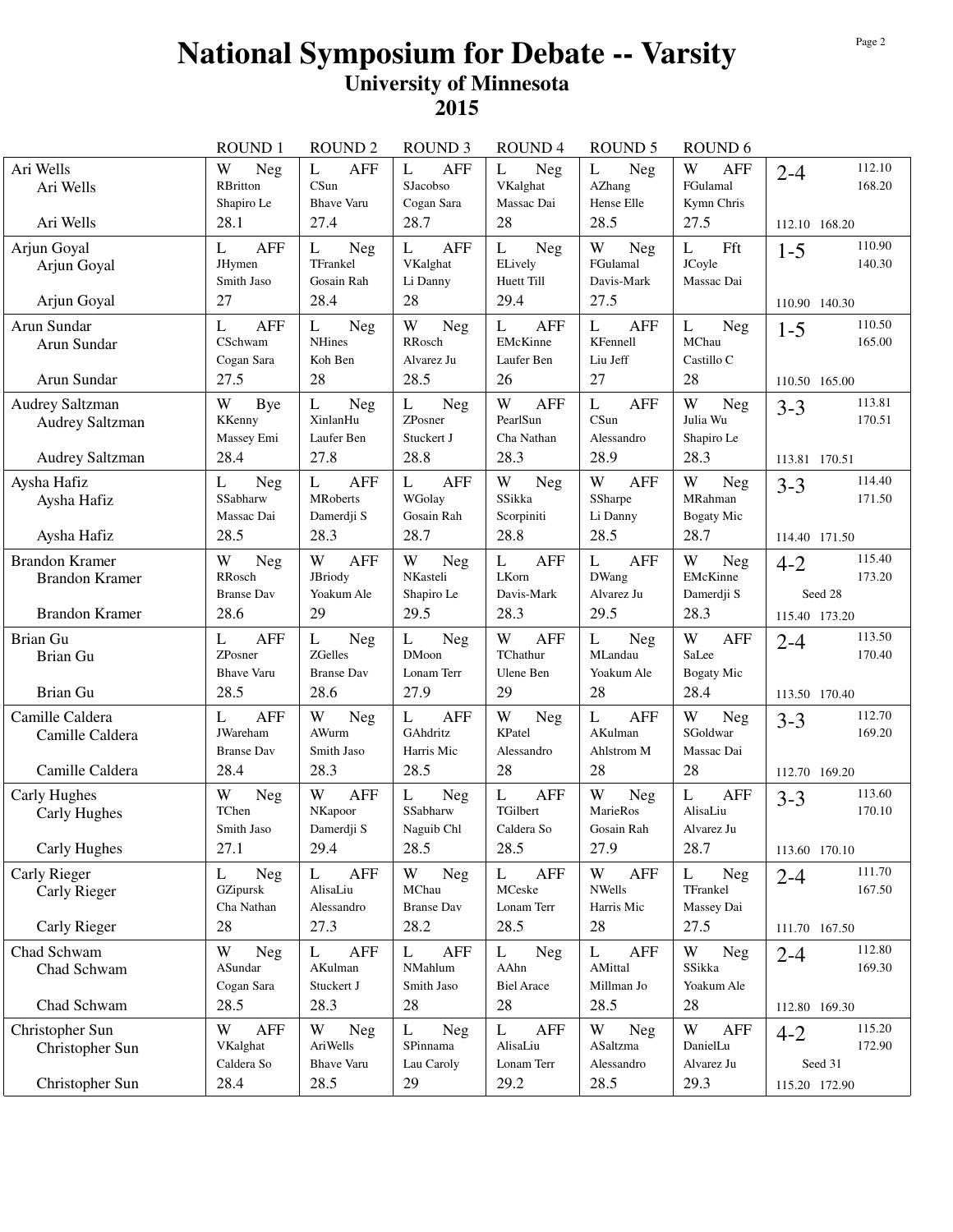|                                                                                | <b>ROUND1</b>                                     | <b>ROUND 2</b>                                                   | <b>ROUND 3</b>                                    | <b>ROUND4</b>                                          | <b>ROUND 5</b>                                       | ROUND <sub>6</sub>                                      |                                                                     |
|--------------------------------------------------------------------------------|---------------------------------------------------|------------------------------------------------------------------|---------------------------------------------------|--------------------------------------------------------|------------------------------------------------------|---------------------------------------------------------|---------------------------------------------------------------------|
| Conal Thomas-McGinnis<br><b>Conal Thomas-McGinnis</b><br>Conal Thomas-McGinnis | W<br><b>Neg</b><br>HRizvi<br>Gorthey Ma<br>28     | W<br><b>AFF</b><br>RBritton<br>Naguib Chl<br>29                  | L<br><b>AFF</b><br>ASriniva<br>Cogan Sara<br>29   | W<br>Neg<br>NMahlum<br>Li Danny<br>28                  | W<br><b>AFF</b><br>WesleyHu<br>Ulene Ben<br>28.4     | L<br><b>Neg</b><br>ZGelles<br>Ahlstrom M<br>28.8        | 114.20<br>$4 - 2$<br>171.20                                         |
|                                                                                |                                                   |                                                                  |                                                   |                                                        |                                                      |                                                         | 114.20 171.20                                                       |
| Daniel Lu<br>Daniel Lu                                                         | W<br>Neg<br>MCeske<br>Davis-Mark                  | W<br><b>AFF</b><br>EWallach<br>Massey Emi                        | <b>AFF</b><br>L<br>NPotisch<br><b>Branse Dav</b>  | W<br><b>Neg</b><br>LColicch<br>Gosain Rah              | L<br><b>AFF</b><br>MKhattak<br>Bogaty Mic            | Neg<br>L<br>CSun<br>Alvarez Ju                          | 115.30<br>$3 - 3$<br>172.10                                         |
| Daniel Lu                                                                      | 29                                                | 27.5                                                             | 29.3                                              | 28.5                                                   | 28.6                                                 | 29.2                                                    | 115.30 172.10                                                       |
| Danielle Reyes<br>Danielle Reyes<br>Danielle Reyes                             | L<br>Neg<br>MCorder<br>Cha Nathan<br>28.5         | W<br><b>AFF</b><br>WGolay<br>Lonam Terr<br>28.5                  | W<br><b>AFF</b><br>JSanger<br>Castillo C<br>29    | W<br><b>Neg</b><br>JCoyle<br>Ahlstrom M<br>29.1        | W<br><b>Neg</b><br>LKorn<br>Massac Dai<br>30         | L<br><b>AFF</b><br>PErlange<br>Evnen Tom<br>29.7        | 116.30<br>$4 - 2$<br>174.80<br>20th Seed<br>116.30 174.80 18th Spkr |
| David Moon<br>David Moon<br>David Moon                                         | <b>AFF</b><br>L<br>TJ Foley<br>Massac Dai<br>27   | L<br>Neg<br>WesleyHu<br>Gorthey Ma<br>27                         | W<br><b>AFF</b><br>Brian Gu<br>Lonam Terr<br>28.9 | L<br><b>Neg</b><br>JBlitz<br><b>Bogaty Mic</b><br>28.5 | L<br>Neg<br>SShah<br>Harris Mic<br>28                | W<br><b>AFF</b><br>HRizvi<br>Ahlstrom M<br>28           | 111.50<br>$2 - 4$<br>167.40<br>111.50 167.40                        |
|                                                                                |                                                   |                                                                  |                                                   |                                                        |                                                      |                                                         | 115.34                                                              |
| David Wang<br>David Wang                                                       | L<br><b>AFF</b><br>ZGelles<br>Alessandro          | W<br>Bye<br>SSikka<br>Huett Till                                 | W<br><b>AFF</b><br>EWang<br>Naguib Chl            | W<br><b>Neg</b><br><b>DKieserm</b><br>Liu Jeff         | W<br>Neg<br><b>BKramer</b><br>Alvarez Ju             | W<br><b>AFF</b><br>JRonkin<br>Smith Jaso                | $5 - 1$<br>173.04<br>17th Seed                                      |
| David Wang                                                                     | 28.8                                              | 28.8                                                             | 28.9                                              | 28.8                                                   | 29.7                                                 | 28                                                      | 115.34 173.04                                                       |
| Dean Kieserman<br>Dean Kieserman                                               | L<br><b>AFF</b><br>JCoyle<br>Koh Ben              | W<br>Bye<br>HKoegler<br>Shapiro Le                               | W<br>Neg<br><b>ILorence</b><br>Jeng Amos          | $\mathbf{L}$<br><b>AFF</b><br>DWang<br>Liu Jeff        | L<br>Neg<br><b>HSeitz</b><br>Alvarez Ju              | W<br><b>AFF</b><br>MLandau<br>Lonam Terr                | 115.86<br>$3 - 3$<br>174.36                                         |
| Dean Kieserman                                                                 | 28.8                                              | 29.1                                                             | 28.5                                              | 28.7                                                   | 30                                                   | 29.3                                                    | 115.86 174.36 25th Spkr                                             |
| Derek Zhang<br>Derek Zhang                                                     | W<br><b>AFF</b><br>MRahman<br>Millman Jo          | $\mathbf{L}$<br>Neg<br>MFleming<br>Lonam Terr                    | W<br><b>Neg</b><br>OKorten<br>Massey Emi          | W<br><b>AFF</b><br>ASong<br>Stuckert J                 | <b>AFF</b><br>L<br>SJacobso<br>Azbel Sam             | W<br><b>Neg</b><br>NBalachu<br>Scorpiniti               | 113.10<br>$4 - 2$<br>169.90                                         |
| Derek Zhang                                                                    | 28.8                                              | 27.5                                                             | 27.8                                              | 28.5                                                   | 28                                                   | 29.3                                                    | 113.10 169.90                                                       |
| Elizabeth Lively<br>Elizabeth Lively<br>Elizabeth Lively                       | <b>Neg</b><br>L<br>EWallach<br>Naguib Chl<br>28.3 | <b>AFF</b><br>L<br>MZhang<br>Ulene Ben<br>28.7                   | L<br>Neg<br>EMcKinne<br>Massey Emi<br>27          | W<br><b>AFF</b><br>AGoyal<br>Huett Till<br>29.5        | <b>AFF</b><br>L<br>MRahman<br>Shah Rikha<br>29       | $\mathbf W$<br>Neg<br>SSharpe<br>Alessandro<br>27.1     | 113.10<br>$2 - 4$<br>169.60                                         |
|                                                                                |                                                   |                                                                  |                                                   |                                                        |                                                      |                                                         | 113.10 169.60                                                       |
| <b>Emily Wang</b><br><b>Emily Wang</b>                                         | L<br><b>AFF</b><br>ZoeEwing<br>Shapiro Le         | W<br>Neg<br>EMcKinne<br>Bogaty Mic                               | $\mathbf{L}$<br>Neg<br><b>DWang</b><br>Naguib Chl | W<br><b>AFF</b><br>Tori Oiu<br>Millman Jo              | $\mathbf{L}$<br><b>AFF</b><br>NBalachu<br>Gorthey Ma | L<br>Neg<br>JNashed<br><b>Biel Arace</b>                | 111.00<br>$2 - 4$<br>166.30                                         |
| <b>Emily Wang</b>                                                              | 27.5                                              | 28.2                                                             | 28.3                                              | 27                                                     | 28                                                   | 27.3                                                    | 111.00 166.30                                                       |
| Eric Wallach<br>Eric Wallach                                                   | W<br><b>AFF</b><br>ELively<br>Naguib Chl          | <b>Neg</b><br>L<br>DanielLu<br>Massey Emi                        | W<br><b>AFF</b><br>JBlitz<br>Massac Dai           | L<br>Neg<br>MCorder<br>Lau Caroly                      | W<br><b>Neg</b><br>AAhn<br>Huett Till                | W<br>Bye<br>KPatel<br>Stuckert J                        | 116.29<br>$4 - 2$<br>172.79<br>Seed 21                              |
| Eric Wallach                                                                   | 29.3                                              | 26.5                                                             | 30                                                | 28.7                                                   | 29.5                                                 | 28.8                                                    | 116.29 172.79 19th Spkr                                             |
| Evan McKinney<br>Evan McKinney<br>Evan McKinney                                | L<br><b>Neg</b><br>MLandau<br>Castillo C<br>26.7  | $\mathbf{L}$<br><b>AFF</b><br>EWang<br><b>Bogaty Mic</b><br>28.1 | W<br><b>AFF</b><br>ELively<br>Massey Emi<br>27.3  | W<br>Neg<br>ASundar<br>Laufer Ben<br>26.8              | L<br>Neg<br>ASong<br>Lonam Terr<br>29                | L<br><b>AFF</b><br><b>BKramer</b><br>Damerdji S<br>28.2 | 110.40<br>$2 - 4$<br>166.10                                         |
|                                                                                |                                                   |                                                                  |                                                   |                                                        |                                                      |                                                         | 110.40 166.10                                                       |
| Faris Gulamali<br>Faris Gulamali                                               | Neg<br>L<br>AlisaLiu<br><b>Biel Arace</b>         | L<br><b>AFF</b><br>JStaunto<br>Li Danny                          | Neg<br>L<br>KarenXia<br>Massey Dai                | <b>AFF</b><br>L<br>RRosch<br>Smith Jaso                | <b>AFF</b><br>L<br>AGoyal<br>Davis-Mark              | L<br>Neg<br>AriWells<br>Kymn Chris                      | 108.80<br>$0 - 6$<br>163.60                                         |
| Faris Gulamali                                                                 | 27.3                                              | 27                                                               | 27.5                                              | 27                                                     | 27.8                                                 | 27                                                      | 108.80 163.60                                                       |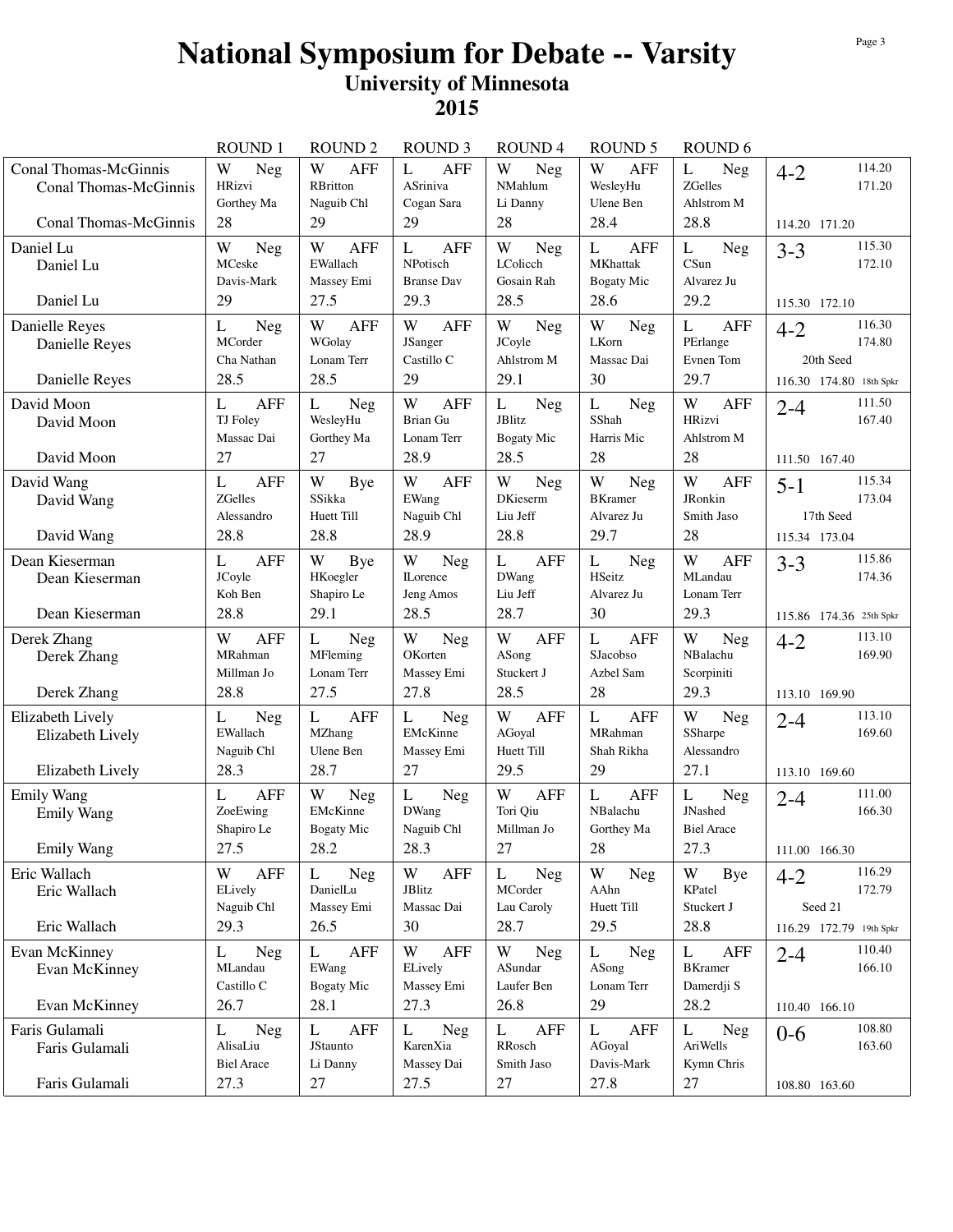|                                                                         | ROUND <sub>1</sub>                                       | <b>ROUND 2</b>                                                        | <b>ROUND 3</b>                                                     | <b>ROUND4</b>                                              | <b>ROUND 5</b>                                             | ROUND <sub>6</sub>                                |                                                                   |
|-------------------------------------------------------------------------|----------------------------------------------------------|-----------------------------------------------------------------------|--------------------------------------------------------------------|------------------------------------------------------------|------------------------------------------------------------|---------------------------------------------------|-------------------------------------------------------------------|
| Gillian Zipursky<br>Gillian Zipursky<br>Gillian Zipursky                | W<br><b>AFF</b><br>CRieger<br>Cha Nathan<br>28.7         | L<br><b>Neg</b><br>ASriniva<br><b>Branse Dav</b><br>29.4              | W<br><b>AFF</b><br>MLandau<br><b>Biel Arace</b><br>28.8            | W<br><b>Neg</b><br>AKulman<br>Smith Jaso<br>28.5           | <b>AFF</b><br>L<br>XinlanHu<br>Davis-Mark<br>28.5          | W<br>Neg<br>JHymen<br>Naguib Chl<br>28.8          | 114.80<br>$4 - 2$<br>172.70<br>114.80 172.70                      |
| <b>Gustaf Ahdritz</b><br><b>Gustaf Ahdritz</b><br><b>Gustaf Ahdritz</b> | W<br><b>Neg</b><br>AHowe<br>Scorpiniti<br>28.5           | <b>AFF</b><br>L<br>KChoudha<br>Laufer Ben<br>28.3                     | W<br><b>Neg</b><br>CCaldera<br>Harris Mic<br>29                    | <b>AFF</b><br>W<br>KyleKopf<br>Liu Jeff<br>28.1            | L<br><b>AFF</b><br>RPiliero<br>Li Danny<br>28.4            | L<br>Neg<br>SJacobso<br>Lau Caroly<br>28.2        | 113.40<br>$3 - 3$<br>170.50<br>113.40 170.50                      |
| Harrison Kern<br>Harrison Kern<br>Harrison Kern                         | W<br>Neg<br>KChoudha<br>Ulene Ben<br>29                  | W<br><b>AFF</b><br>KFennell<br>Yoakum Ale<br>29.1                     | L<br>Neg<br>XinlanHu<br>Massey Dai<br>28.5                         | W<br><b>AFF</b><br>SRosenbe<br>Ahlstrom M<br>29            | W<br><b>Neg</b><br>AMostow<br>Lau Caroly<br>28.5           | L<br><b>AFF</b><br>ASriniva<br>Caldera So<br>28.7 | 115.20<br>$4 - 2$<br>172.80<br>Seed 32<br>115.20 172.80           |
| Hubbul Rizvi<br>Hubbul Rizvi<br>Hubbul Rizvi                            | <b>AFF</b><br>L<br>CThomasM<br>Gorthey Ma<br>27          | W<br><b>Neg</b><br>SShah<br>Davis-Mark<br>28.5                        | L<br><b>Neg</b><br>ShLee<br>Alessandro<br>26.8                     | <b>AFF</b><br>L<br>OKorten<br>Huett Till<br>29             | <b>AFF</b><br>L<br>AWurm<br><b>Bogaty Mic</b><br>27.9      | L<br>Neg<br><b>DMoon</b><br>Ahlstrom M<br>27      | 110.40<br>$1 - 5$<br>166.20<br>110.40 166.20                      |
| Hunter Seitz<br><b>Hunter Seitz</b><br>Hunter Seitz                     | W<br>Neg<br>AMittal<br>Damerdii S<br>28.3                | L<br><b>AFF</b><br>SJacobso<br>Smith Jaso<br>28.5                     | <b>AFF</b><br>L<br>OTrumble<br>Yoakum Ale<br>28                    | W<br>Neg<br>AWurm<br>Gosain Rah<br>28.5                    | W<br><b>AFF</b><br><b>DKieserm</b><br>Alvarez Ju<br>30     | L<br>Neg<br>WesleyHu<br>Shah Rikha<br>29.2        | 114.50<br>$3 - 3$<br>172.50<br>114.50 172.50                      |
| Isabella Lorence<br>Isabella Lorence<br>Isabella Lorence                | W<br><b>Neg</b><br>JHuang<br>Harris Mic<br>28.1          | L<br><b>AFF</b><br>KyleKopf<br>Li Danny<br>27.5                       | $\mathbf{L}$<br><b>AFF</b><br><b>DKieserm</b><br>Jeng Amos<br>27.4 | L<br>Neg<br>JBriody<br>Damerdji S<br>28.5                  | $\mathbf L$<br><b>AFF</b><br>RRosch<br>Evnen Tom<br>28.5   | W<br>Bye<br>PearlSun<br>Naguib Chl<br>28          | 112.10<br>$2 - 4$<br>168.00<br>112.10 168.00                      |
| <b>Jack Briody</b><br>Jack Briody<br>Jack Briody                        | <b>AFF</b><br>L<br><b>JNashed</b><br>Harris Mic<br>28.5  | L<br><b>Neg</b><br><b>BKramer</b><br>Yoakum Ale<br>28.9               | W<br>Bye<br>HKoegler<br>Liu Jeff<br>28.6                           | W<br><b>AFF</b><br><b>ILorence</b><br>Damerdji S<br>28.8   | Neg<br>L<br>TJ Foley<br>Naguib Chl<br>29                   | L<br><b>AFF</b><br>WGolay<br>Laufer Ben<br>28     | 114.83<br>$2 - 4$<br>171.83<br>114.83 171.83                      |
| Jack Coyle<br>Jack Coyle<br>Jack Coyle                                  | W<br><b>Neg</b><br><b>DKieserm</b><br>Koh Ben<br>28.9    | W<br><b>AFF</b><br>OTrumble<br>Cogan Sara<br>29.5                     | L<br><b>Neg</b><br><b>MZhang</b><br>Jeng Amos<br>28.3              | L<br><b>AFF</b><br><b>DReyes</b><br>Ahlstrom M<br>29       | L<br><b>AFF</b><br>MHepburn<br>Kymn Chris<br>28.3          | W<br>Bye<br>AGoyal<br>Massac Dai<br>28.8          | 114.99<br>$3 - 3$<br>172.79<br>114.99 172.79                      |
| Jack Wareham<br>Jack Wareham<br>Jack Wareham                            | W<br><b>Neg</b><br>CCaldera<br><b>Branse Dav</b><br>29.3 | W<br><b>AFF</b><br>AMittal<br>Lau Caroly<br>29.5                      | W<br><b>Neg</b><br><b>NHines</b><br>Evnen Tom<br>29.5              | W<br><b>AFF</b><br>ShLee<br>Castillo C<br>29.5             | $\mathbf L$<br><b>AFF</b><br>ZGelles<br>Massey Dai<br>29.5 | W<br>Neg<br>SMcCormi<br>Massey Emi<br>29.8        | 118.00<br>$5 - 1$<br>177.10<br>4th Seed<br>118.00 177.10 3rd Spkr |
| Jacob Blitz<br>Jacob Blitz<br>Jacob Blitz                               | W<br>Bye<br>28.7                                         | <b>AFF</b><br>L<br>KPatel<br>Kymn Chris<br>28.8                       | <b>Neg</b><br>L<br>EWallach<br>Massac Dai<br>29.9                  | W<br><b>AFF</b><br><b>DMoon</b><br><b>Bogaty Mic</b><br>28 | L<br><b>AFF</b><br>JSanger<br>Scorpiniti<br>28.6           | W<br>Neg<br><b>NHines</b><br>Lonam Terr<br>28.4   | 114.53<br>$3 - 3$<br>172.43<br>114.53 172.43                      |
| Jacob Ronkin<br>Jacob Ronkin<br>Jacob Ronkin                            | W<br><b>Neg</b><br>KyleKopf<br>Kymn Chris<br>29          | $\ensuremath{\text{W}}$<br><b>AFF</b><br>JohnMarc<br>Massey Dai<br>29 | W<br>Neg<br>JNashed<br>Gosain Rah<br>29.6                          | W<br>AFF<br>XinlanHu<br>Scorpiniti<br>28.9                 | L<br><b>AFF</b><br>NPotisch<br>Gorthey Ma<br>29.3          | L<br>Neg<br><b>DWang</b><br>Smith Jaso<br>27.9    | 116.20<br>$4 - 2$<br>173.70<br>Seed 23<br>116.20 173.70 21st Spkr |
| <b>James Bronsted</b><br><b>James Bronsted</b>                          | L<br><b>Neg</b><br>JStaunto<br>Alessandro                | AFF<br>L<br>SSharpe<br>Liu Jeff                                       | Neg<br>L<br>MCeske<br><b>Bhave Varu</b>                            | W<br>AFF<br>AMittal<br><b>Biel Arace</b>                   | <b>Neg</b><br>L<br>RBritton<br>Cha Nathan                  | L<br><b>AFF</b><br>TChathur<br>Koh Ben            | 111.70<br>$1-5$<br>167.00                                         |
| James Bronsted                                                          | 26.8                                                     | 27                                                                    | 28.1                                                               | 28.3                                                       | 28.3                                                       | 28.5                                              | 111.70 167.00                                                     |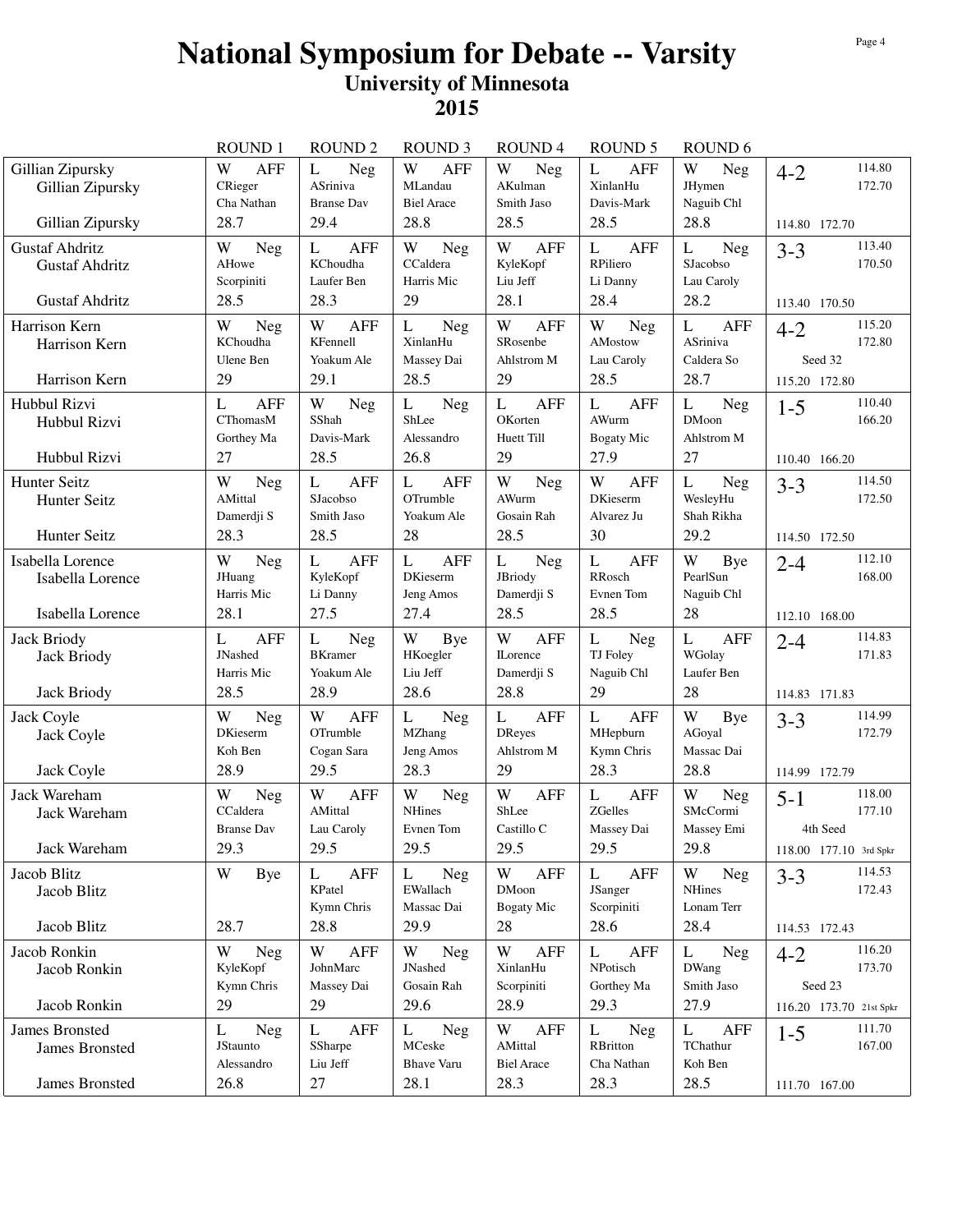|                                                                      | <b>ROUND1</b>                                          | <b>ROUND 2</b>                                    | <b>ROUND 3</b>                                                  | <b>ROUND4</b>                                                       | <b>ROUND 5</b>                                              | ROUND <sub>6</sub>                                              |                                                                     |
|----------------------------------------------------------------------|--------------------------------------------------------|---------------------------------------------------|-----------------------------------------------------------------|---------------------------------------------------------------------|-------------------------------------------------------------|-----------------------------------------------------------------|---------------------------------------------------------------------|
| James Sanger<br>James Sanger<br>James Sanger                         | L<br><b>Neg</b><br>TCoyne<br>Hense Elle<br>28          | W<br><b>AFF</b><br>Julia Wu<br>Gosain Rah<br>28.5 | L<br>Neg<br>DReyes<br>Castillo C<br>25                          | W<br><b>AFF</b><br>KFennell<br><b>Bhave Varu</b><br>28.6            | W<br>Neg<br><b>JBlitz</b><br>Scorpiniti<br>29               | W<br><b>AFF</b><br><b>MRoberts</b><br><b>Biel Arace</b><br>29.6 | 114.10<br>$4 - 2$<br>168.70<br>114.10 168.70                        |
| Javier Navarrete<br>Javier Navarrete<br>Javier Navarrete             | Neg<br>L<br>ASong<br>Caldera So<br>28.1                | <b>AFF</b><br>L<br>ABauman<br>Kymn Chris<br>27.5  | W<br><b>AFF</b><br>AMittal<br>Evnen Tom<br>27.7                 | Neg<br>L<br>SGoldwar<br><b>Branse Dav</b><br>28.2                   | W<br>Neg<br>Tori Qiu<br>Scorpiniti<br>28.6                  | <b>AFF</b><br>L<br>OKorten<br>Massey Dai<br>28                  | 112.00<br>$2 - 4$<br>168.10<br>112.00 168.10                        |
| Jeffrey Hymen<br>Jeffrey Hymen<br>Jeffrey Hymen                      | W<br><b>Neg</b><br>AGoyal<br>Smith Jaso<br>28.5        | W<br><b>AFF</b><br>RRosch<br>Ahlstrom M<br>29     | L<br><b>Neg</b><br>AMostow<br>Massac Dai<br>25                  | W<br><b>AFF</b><br>NBalachu<br>Hense Elle<br>30                     | L<br><b>Neg</b><br>AriAzbel<br>Stuckert J<br>28.9           | $\mathbf{L}$<br><b>AFF</b><br>GZipursk<br>Naguib Chl<br>29      | 115.40<br>$3 - 3$<br>170.40<br>115.40 170.40                        |
| Jennifer Huang<br>Jennifer Huang<br>Jennifer Huang                   | <b>AFF</b><br>L<br><b>ILorence</b><br>Harris Mic<br>28 | L<br>Neg<br>LKorn<br>Lau Caroly<br>28             | <b>AFF</b><br>L<br>AAhn<br>Stuckert J<br>28                     | W<br><b>Neg</b><br>AZhang<br><b>Branse Dav</b><br>28.2              | W<br><b>AFF</b><br>PearlSun<br>Lonam Terr<br>28.4           | L<br>Neg<br>TCoyne<br>Cha Nathan<br>28.2                        | 112.40<br>$2 - 4$<br>168.80<br>112.40 168.80                        |
| Jerome Nashed<br>Jerome Nashed<br>Jerome Nashed                      | W<br>Neg<br>JBriody<br>Harris Mic<br>29                | W<br><b>AFF</b><br>KBalagur<br>Hense Elle<br>28.7 | <b>AFF</b><br>L<br>JRonkin<br>Gosain Rah<br>28.5                | L<br><b>Neg</b><br>NKapoor<br>Cha Nathan<br>29                      | L<br>Neg<br>VKalghat<br>Damerdji S<br>28.3                  | W<br><b>AFF</b><br>EWang<br><b>Biel Arace</b><br>27.8           | 114.50<br>$3 - 3$<br>171.30<br>114.50 171.30                        |
| John Staunton<br>John Staunton<br>John Staunton                      | W<br><b>AFF</b><br>JBronste<br>Alessandro<br>28.8      | W<br>Neg<br>FGulamal<br>Li Danny<br>29            | W<br>Neg<br>TGilbert<br>Lonam Terr<br>29.5                      | W<br><b>AFF</b><br>ZPosner<br>Kymn Chris<br>29.3                    | W<br><b>AFF</b><br>SPinnama<br>Massey Dai<br>29.3           | $\mathbf{L}$<br>Neg<br>SSabharw<br>Azbel Sam<br>29.6            | 117.10<br>$5 - 1$<br>175.50<br>10th Seed<br>117.10 175.50 11th Spkr |
| John-Marco Miele<br>John-Marco Miele<br>John-Marco Miele             | <b>AFF</b><br>L<br>MarieRos<br>Massey Emi<br>26.9      | L<br><b>Neg</b><br>JRonkin<br>Massey Dai<br>28.3  | <b>AFF</b><br>W<br>RBritton<br><b>Biel Arace</b><br>28.8        | $\ensuremath{\text{W}}$<br><b>Neg</b><br>SShah<br>Kadie Tom<br>28.7 | L<br><b>Neg</b><br>LSinger<br>Azbel Sam<br>27.9             | L<br><b>AFF</b><br>MFleming<br>Ulene Ben<br>27.5                | 112.40<br>$2 - 4$<br>168.10<br>112.40 168.10                        |
| Julia Wu<br>Julia Wu<br>Julia Wu                                     | <b>AFF</b><br>L<br>SPinnama<br>Damerdji S<br>28.7      | L<br>Neg<br>JSanger<br>Gosain Rah<br>28           | W<br><b>AFF</b><br>AHowe<br>Kadie Tom<br>28.8                   | W<br><b>Neg</b><br>SSharpe<br>Castillo C<br>26.5                    | L<br>Neg<br>KyleKopf<br>Ahlstrom M<br>28                    | L<br><b>AFF</b><br>ASaltzma<br>Shapiro Le<br>28.2               | 112.90<br>$2 - 4$<br>168.20<br>112.90 168.20                        |
| Karan Choudhary<br>Karan Choudhary<br>Karan Choudhary                | L<br><b>AFF</b><br>HKern<br>Ulene Ben<br>28.9          | W<br><b>Neg</b><br>GAhdritz<br>Laufer Ben<br>28.8 | $\ensuremath{\text{W}}$<br>Bye<br>MRahman<br>Damerdji S<br>28.8 | $\mathbf{L}$<br><b>AFF</b><br>ZoeEwing<br>Stuckert J<br>28.3        | W<br><b>AFF</b><br>SGoldwar<br>Lau Caroly<br>29.5           | W<br>Neg<br>OTrumble<br>Kymn Chris<br>28.5                      | 114.99<br>$4 - 2$<br>172.79<br>114.99 172.79                        |
| Karen Xia<br>Karen Xia<br>Karen Xia                                  | <b>AFF</b><br>L<br>XinlanHu<br>Stuckert J<br>28.5      | <b>Neg</b><br>L<br>RPiliero<br>Jeng Amos<br>28.5  | <b>AFF</b><br>W<br>FGulamal<br>Massey Dai<br>29.2               | W<br>Neg<br>WGolay<br>Alvarez Ju<br>28.7                            | W<br><b>AFF</b><br>SRosenbe<br>Millman Jo<br>29.2           | L<br><b>Neg</b><br>ZoeEwing<br>Lau Caroly<br>28.8               | 115.20<br>$3 - 3$<br>172.90<br>115.20 172.90                        |
| Katherine Fennell<br>Katherine Fennell<br>Katherine Fennell          | AFF<br>L<br>PBhike<br>Gosain Rah<br>28.5               | L<br>Neg<br>HKern<br>Yoakum Ale<br>29             | W<br><b>AFF</b><br>SSikka<br>Cha Nathan<br>28.2                 | L<br>Neg<br>JSanger<br><b>Bhave Varu</b><br>27.6                    | W<br>Neg<br>ASundar<br>Liu Jeff<br>27.5                     | W<br><b>AFF</b><br>RBritton<br>Damerdji S<br>28.9               | 113.20<br>$3 - 3$<br>169.70<br>113.20 169.70                        |
| Kaushal Balagurusamy<br>Kaushal Balagurusamy<br>Kaushal Balagurusamy | <b>AFF</b><br>L<br>WesleyHu<br>Castillo C<br>28.6      | L<br><b>Neg</b><br>JNashed<br>Hense Elle<br>29    | W<br>Bye<br>MLysenko<br>Caldera So<br>28.9                      | W<br><b>AFF</b><br>MRahman<br><b>Bhave Varu</b><br>29.1             | W<br><b>Neg</b><br>$\mathbf{NM}$ ahlum<br>Kadie Tom<br>28.8 | L<br><b>AFF</b><br>AMostow<br>Ulene Ben<br>29                   | 115.69<br>$3 - 3$<br>173.39<br>115.69 173.39                        |
|                                                                      |                                                        |                                                   |                                                                 |                                                                     |                                                             |                                                                 |                                                                     |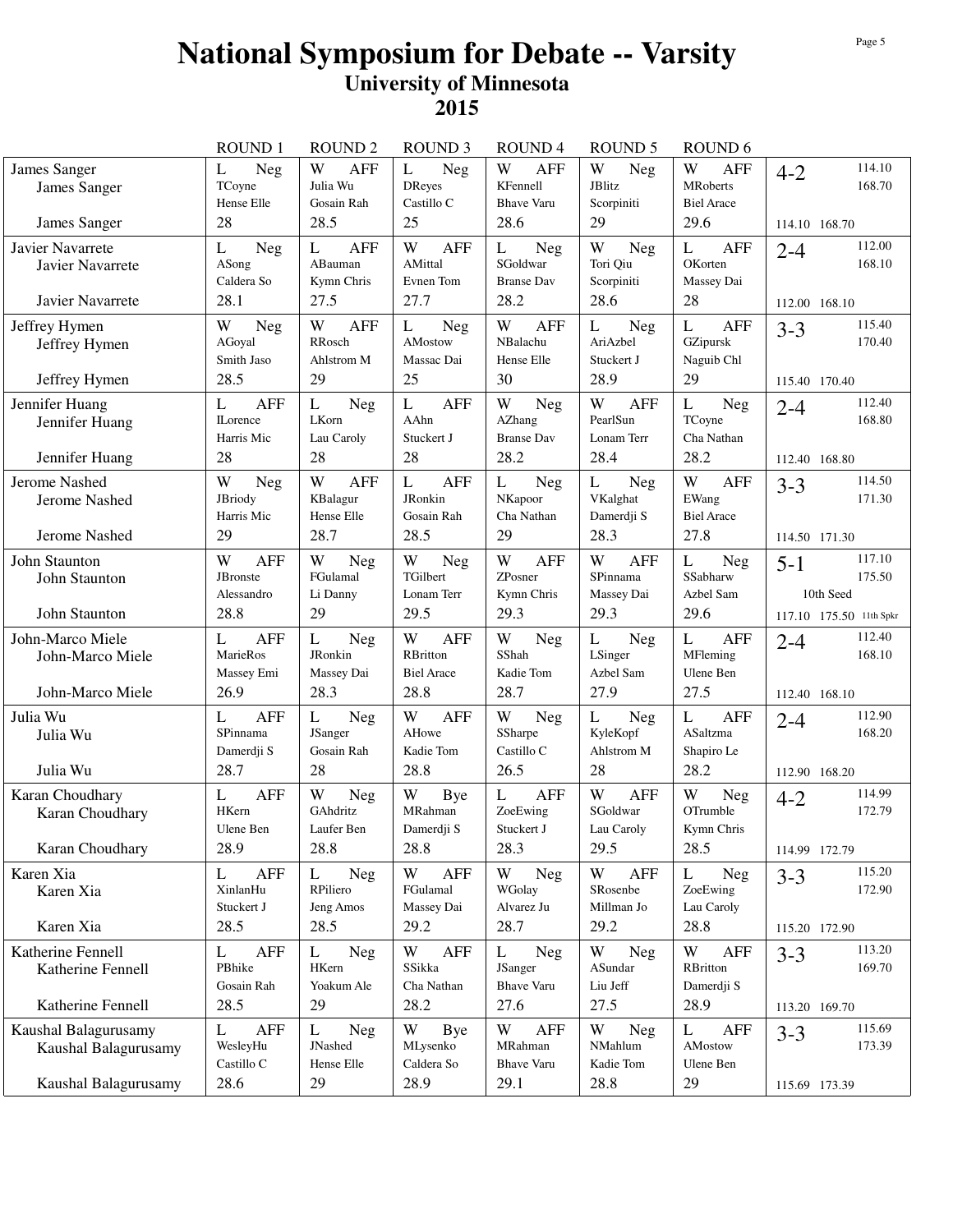|                                                                         | <b>ROUND1</b>                                          | <b>ROUND 2</b>                                          | <b>ROUND 3</b>                                                  | <b>ROUND4</b>                                                | <b>ROUND 5</b>                                            | ROUND <sub>6</sub>                                          |                                                                     |
|-------------------------------------------------------------------------|--------------------------------------------------------|---------------------------------------------------------|-----------------------------------------------------------------|--------------------------------------------------------------|-----------------------------------------------------------|-------------------------------------------------------------|---------------------------------------------------------------------|
| Krupali Patel<br>Krupali Patel<br>Krupali Patel                         | <b>AFF</b><br>L<br>AMostow<br>Naguib Chl<br>29         | W<br><b>Neg</b><br>JBlitz<br>Kymn Chris<br>29           | W<br><b>Neg</b><br>TJ Foley<br>Caldera So<br>29.5               | $\mathbf{L}$<br><b>AFF</b><br>CCaldera<br>Alessandro<br>27.7 | W<br><b>AFF</b><br><b>NHines</b><br>Massey Emi<br>28      | L<br>Fft<br>EWallach<br>Stuckert J                          | 113.70<br>$3 - 3$<br>143.20<br>113.70 143.20                        |
| Kyle Kopf<br>Kyle Kopf<br>Kyle Kopf                                     | <b>AFF</b><br>L<br>JRonkin<br>Kymn Chris<br>29         | W<br>Neg<br><b>ILorence</b><br>Li Danny<br>28.5         | <b>AFF</b><br>W<br>AWurm<br>Millman Jo<br>29.3                  | L<br><b>Neg</b><br>GAhdritz<br>Liu Jeff<br>28                | W<br><b>AFF</b><br>Julia Wu<br>Ahlstrom M<br>29           | L<br>Neg<br>XinlanHu<br>Cha Nathan<br>28.8                  | 115.30<br>$3 - 3$<br>172.60<br>115.30 172.60                        |
| Lauren Singer<br>Lauren Singer<br>Lauren Singer                         | L<br><b>AFF</b><br>ASriniva<br>Hense Elle<br>28.5      | W<br>Neg<br>Tori Qiu<br>Naguib Chl<br>28.2              | L<br><b>AFF</b><br>LColicch<br>Davis-Mark<br>29                 | W<br>Bye<br>SaLee<br>Damerdji S<br>28.6                      | W<br><b>AFF</b><br>JohnMarc<br>Azbel Sam<br>28.1          | $\mathbf L$<br><b>Neg</b><br>TGilbert<br>Stuckert J<br>29.3 | 114.31<br>$3 - 3$<br>171.71<br>114.31 171.71                        |
| Leora Korn<br>Leora Korn<br>Leora Korn                                  | W<br><b>Neg</b><br>AAhn<br>Laufer Ben<br>29.4          | W<br><b>AFF</b><br>JHuang<br>Lau Caroly<br>28.6         | <b>AFF</b><br>L<br>MCorder<br>Li Danny<br>29.2                  | W<br><b>Neg</b><br><b>BKramer</b><br>Davis-Mark<br>28.5      | L<br><b>AFF</b><br><b>DReyes</b><br>Massac Dai<br>26.5    | W<br>Neg<br>MZhang<br>Gorthey Ma<br>30                      | 115.70<br>$4 - 2$<br>172.20<br>Seed 26<br>115.70 172.20             |
| Lucia Colicchio<br>Lucia Colicchio<br>Lucia Colicchio                   | Neg<br>L<br><b>MZhang</b><br>Yoakum Ale<br>28.3        | W<br><b>AFF</b><br>TChen<br>Stuckert J<br>28.5          | W<br>Neg<br>LSinger<br>Davis-Mark<br>29.2                       | L<br><b>AFF</b><br>DanielLu<br>Gosain Rah<br>28.2            | W<br><b>AFF</b><br>TCoyne<br>Shapiro Le<br>28.3           | L<br>Neg<br>NKapoor<br><b>Branse Dav</b><br>28.7            | 113.80<br>$3 - 3$<br>171.20<br>113.80 171.20                        |
| Maddie Fleming<br>Maddie Fleming<br>Maddie Fleming                      | L<br><b>Neg</b><br>PErlange<br>Stuckert J<br>28.5      | W<br><b>AFF</b><br><b>DZhang</b><br>Lonam Terr<br>28.5  | $\mathbf L$<br>Neg<br>SRosenbe<br>Damerdji S<br>28.4            | W<br><b>AFF</b><br><b>NWells</b><br>Lau Caroly<br>28.1       | $\mathbf{L}$<br><b>AFF</b><br>MCeske<br>Evnen Tom<br>28.7 | W<br>Neg<br>JohnMarc<br>Ulene Ben<br>28                     | 113.50<br>$3 - 3$<br>170.20                                         |
| Marie Ceske<br>Marie Ceske<br>Marie Ceske                               | AFF<br>L<br>DanielLu<br>Davis-Mark<br>28.5             | <b>Neg</b><br>L<br>PBhike<br>Koh Ben<br>28.6            | <b>AFF</b><br>W<br><b>JBronste</b><br><b>Bhave Varu</b><br>28.3 | W<br>Neg<br>CRieger<br>Lonam Terr<br>28.9                    | W<br><b>Neg</b><br>MFleming<br>Evnen Tom<br>28.8          | L<br><b>AFF</b><br>ShLee<br>Scorpiniti<br>29                | 113.50 170.20<br>114.80<br>$3 - 3$<br>172.10<br>114.80 172.10       |
| Marie-Rose Sheinerman<br>Marie-Rose Sheinerman<br>Marie-Rose Sheinerman | W<br>Neg<br>JohnMarc<br>Massey Emi<br>27               | W<br><b>AFF</b><br>AZhang<br>Ahlstrom M<br>29           | L<br><b>AFF</b><br>PErlange<br>Smith Jaso<br>28                 | $\mathbf{L}$<br><b>Neg</b><br>SJacobso<br>Hense Elle<br>29.5 | <b>AFF</b><br>L<br>CHughes<br>Gosain Rah<br>28.3          | $\mathbf L$<br>Neg<br>AWurm<br>Huett Till<br>29.4           | 114.70<br>$2 - 4$<br>171.20<br>114.70 171.20                        |
| Matthew Zhang<br>Matthew Zhang<br><b>Matthew Zhang</b>                  | W<br><b>AFF</b><br>LColicch<br>Yoakum Ale<br>28.4      | W<br><b>Neg</b><br>ELively<br>Ulene Ben<br>29           | W<br><b>AFF</b><br>JCoyle<br>Jeng Amos<br>28.4                  | L<br><b>Neg</b><br>PErlange<br>Davis-Mark<br>28              | L<br><b>Neg</b><br>NKasteli<br>Stuckert J<br>29.4         | $\mathbf L$<br><b>AFF</b><br>LKorn<br>Gorthey Ma<br>27.5    | 113.80<br>$3 - 3$<br>170.70<br>113.80 170.70                        |
| Melissa Chau<br>Melissa Chau<br>Melissa Chau                            | Neg<br>L<br>OTrumble<br>Lau Caroly<br>28               | <b>AFF</b><br>L<br>SSabharw<br>Alessandro<br>28.4       | <b>AFF</b><br>L<br>CRieger<br><b>Branse Dav</b><br>28           | W<br><b>Neg</b><br>AHowe<br>Cogan Sara<br>28.1               | <b>Neg</b><br>L<br>WGolay<br>Massey Emi<br>26.7           | W<br><b>AFF</b><br>ASundar<br>Castillo C<br>28.1            | 112.20<br>$2 - 4$<br>167.30<br>112.20 167.30                        |
| Michael Corder<br>Michael Corder<br>Michael Corder                      | W<br><b>AFF</b><br><b>DReyes</b><br>Cha Nathan<br>28.9 | W<br><b>Neg</b><br>PearlSun<br>Castillo C<br>28.9       | W<br>Neg<br>LKorn<br>Li Danny<br>29.3                           | W<br><b>AFF</b><br>EWallach<br>Lau Caroly<br>30              | L<br><b>AFF</b><br>SSabharw<br>Kymn Chris<br>29.3         | W<br><b>Neg</b><br>MKhattak<br>Kadie Tom<br>29.3            | 116.80<br>$5 - 1$<br>175.70<br>11th Seed<br>116.80 175.70 13th Spkr |
| Michael Hepburn<br>Michael Hepburn<br>Michael Hepburn                   | <b>AFF</b><br>L<br>AWurm<br>Laufer Ben<br>27.7         | W<br><b>Neg</b><br>OKorten<br><b>Bogaty Mic</b><br>28.5 | W<br>Neg<br>TCoyne<br>Millman Jo<br>28.6                        | L<br>AFF<br>Neha Pai<br>Gorthey Ma<br>27                     | W<br><b>Neg</b><br>JCoyle<br>Kymn Chris<br>28.4           | W<br>AFF<br>ASong<br>Shapiro Le<br>28.2                     | 112.80<br>$4 - 2$<br>168.40<br>112.80 168.40                        |
|                                                                         |                                                        |                                                         |                                                                 |                                                              |                                                           |                                                             |                                                                     |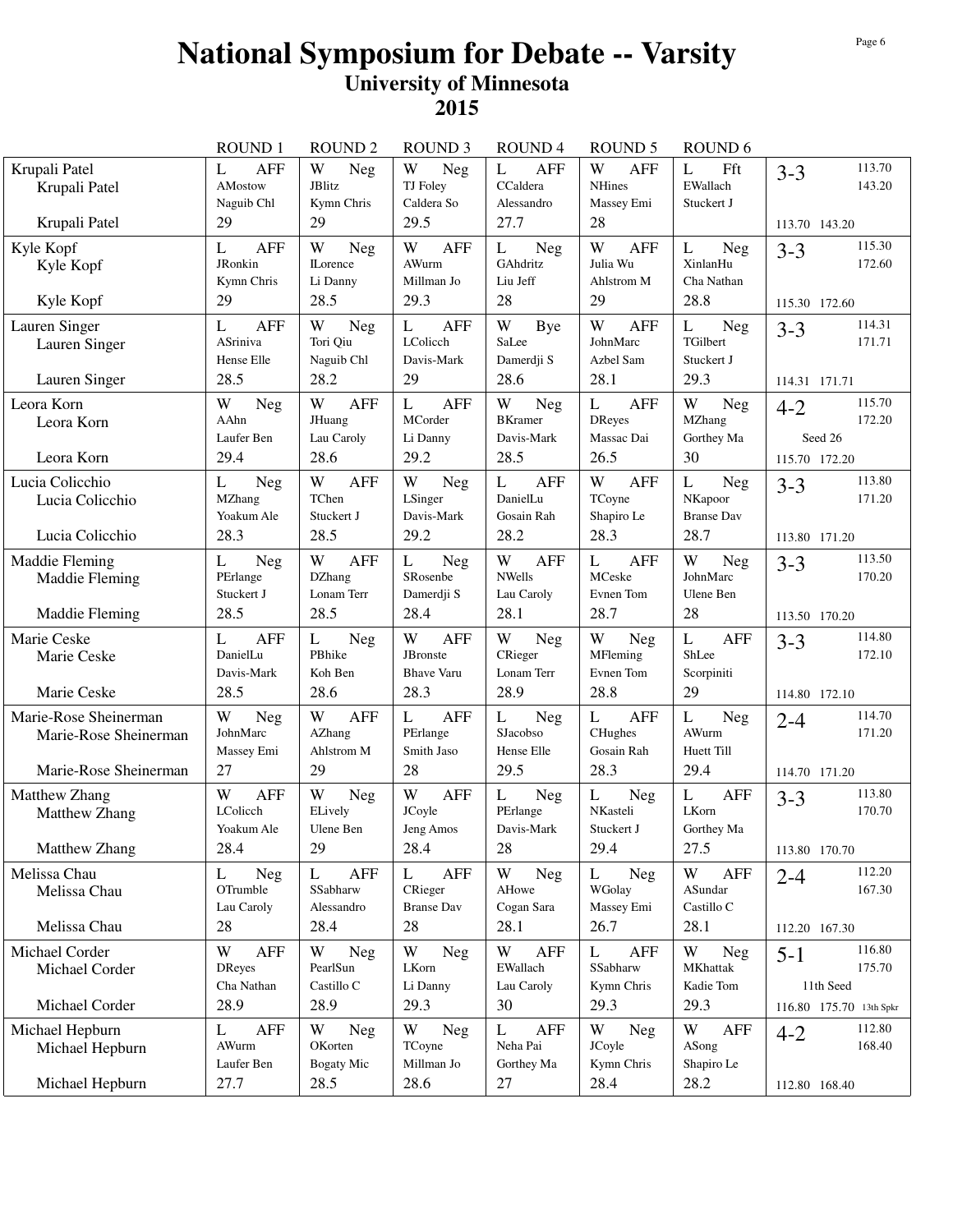|                                                                   | <b>ROUND1</b>                                          | <b>ROUND 2</b>                                           | <b>ROUND 3</b>                                                     | <b>ROUND4</b>                                               | <b>ROUND 5</b>                                         | ROUND <sub>6</sub>                                          |                                                                     |
|-------------------------------------------------------------------|--------------------------------------------------------|----------------------------------------------------------|--------------------------------------------------------------------|-------------------------------------------------------------|--------------------------------------------------------|-------------------------------------------------------------|---------------------------------------------------------------------|
| Michael Landau<br>Michael Landau<br>Michael Landau                | W<br><b>AFF</b><br>EMcKinne<br>Castillo C<br>26.8      | L<br>Neg<br>MRahman<br>Harris Mic<br>27                  | L<br>Neg<br>GZipursk<br><b>Biel Arace</b><br>28                    | <b>AFF</b><br>L<br>TCoyne<br>Evnen Tom<br>28.3              | W<br><b>AFF</b><br>Brian Gu<br>Yoakum Ale<br>28.1      | L<br>Neg<br><b>DKieserm</b><br>Lonam Terr<br>28.9           | 111.40<br>$2 - 4$<br>167.10<br>111.40 167.10                        |
| Miklos Roberts-Gaal<br>Miklos Roberts-Gaal<br>Miklos Roberts-Gaal | W<br><b>AFF</b><br>SShah<br>Huett Till<br>28.9         | W<br><b>Neg</b><br>AHafiz<br>Damerdji S<br>28.6          | W<br><b>Neg</b><br>ASong<br>Alvarez Ju<br>29.5                     | L<br><b>AFF</b><br>SMcCormi<br>Bogaty Mic<br>28.8           | <b>AFF</b><br>L<br>Neha Pai<br>Yoakum Ale<br>28.5      | L<br>Neg<br>JSanger<br><b>Biel Arace</b><br>29.4            | 115.70<br>$3 - 3$<br>173.70<br>115.70 173.70                        |
| Muhammad Khattak<br>Muhammad Khattak<br>Muhammad Khattak          | W<br><b>Neg</b><br>AKulman<br>Liu Jeff<br>28.9         | W<br>AFF<br>AHowe<br>Castillo C<br>28.9                  | W<br><b>AFF</b><br>WesleyHu<br>Lau Caroly<br>29.8                  | $\mathbf{L}$<br><b>Neg</b><br>ASriniva<br>Evnen Tom<br>28.8 | W<br>Neg<br>DanielLu<br><b>Bogaty Mic</b><br>28.9      | $\mathbf L$<br><b>AFF</b><br>MCorder<br>Kadie Tom<br>29     | 115.70<br>$4 - 2$<br>174.30<br>Seed 25<br>115.70 174.30             |
| Munawar Rahman<br>Munawar Rahman<br>Munawar Rahman                | L<br>Neg<br><b>DZhang</b><br>Millman Jo<br>28.4        | W<br><b>AFF</b><br>MLandau<br>Harris Mic<br>27.1         | Fft<br>L<br>KChoudha<br>Damerdji S                                 | L<br>Neg<br>KBalagur<br><b>Bhave Varu</b><br>29             | W<br><b>Neg</b><br>ELively<br>Shah Rikha<br>29.2       | L<br><b>AFF</b><br>AHafiz<br><b>Bogaty Mic</b><br>28.6      | 113.10<br>$2 - 4$<br>142.30<br>113.10 142.30                        |
| <b>Nathan Hines</b><br><b>Nathan Hines</b><br><b>Nathan Hines</b> | W<br><b>Neg</b><br>NMahlum<br>Yoakum Ale<br>28.5       | W<br><b>AFF</b><br>ASundar<br>Koh Ben<br>28.1            | L<br><b>AFF</b><br>JWareham<br>Evnen Tom<br>27.9                   | L<br>Neg<br>WesleyHu<br>Shapiro Le<br>27                    | L<br><b>Neg</b><br>KPatel<br>Massey Emi<br>27.9        | L<br><b>AFF</b><br><b>JBlitz</b><br>Lonam Terr<br>28        | 111.90<br>$2 - 4$<br>167.40<br>111.90 167.40                        |
| Nathaniel Mahlum<br>Nathaniel Mahlum<br>Nathaniel Mahlum          | L<br><b>AFF</b><br><b>NHines</b><br>Yoakum Ale<br>28.4 | W<br>Bye<br>MLysenko<br>Shapiro Le<br>28.4               | W<br>Neg<br>CSchwam<br>Smith Jaso<br>28.1                          | L<br>AFF<br>CThomasM<br>Li Danny<br>27.9                    | L<br><b>AFF</b><br>KBalagur<br>Kadie Tom<br>28.4       | W<br>Neg<br>SRosenbe<br>Huett Till<br>29.1                  | 113.28<br>$3 - 3$<br>170.28<br>113.28 170.28                        |
| Neal Kapoor<br>Neal Kapoor<br>Neal Kapoor                         | <b>AFF</b><br>W<br>TFrankel<br>Kymn Chris<br>29.5      | L<br>Neg<br>CHughes<br>Damerdji S<br>28.5                | W<br>Neg<br>PearlSun<br>Kadie Tom<br>28.8                          | W<br><b>AFF</b><br><b>JNashed</b><br>Cha Nathan<br>29.7     | W<br>Neg<br>ASriniva<br>Gosain Rah<br>29.6             | W<br><b>AFF</b><br>LColicch<br><b>Branse Dav</b><br>29.5    | 117.40<br>$5 - 1$<br>175.60<br>6th Seed<br>117.40 175.60 6th Spkr   |
| Neha Pai<br>Neha Pai<br>Neha Pai                                  | W<br>AFF<br>TChathur<br>Jeng Amos<br>29.1              | W<br><b>Neg</b><br>ZPosner<br>Harris Mic<br>29.5         | <b>AFF</b><br>L<br>PBhike<br>Liu Jeff<br>28                        | W<br>Neg<br>MHepburn<br>Gorthey Ma<br>28.5                  | W<br>Neg<br><b>MRoberts</b><br>Yoakum Ale<br>30        | W<br>AFF<br>TJ Foley<br>Hense Elle<br>29.5                  | 116.60<br>$5 - 1$<br>174.60<br>12th Seed<br>116.60 174.60 14th Spkr |
| Nicole Kastelic<br>Nicole Kastelic<br>Nicole Kastelic             | W<br><b>Neg</b><br><b>NWells</b><br>Gosain Rah<br>29.2 | W<br><b>AFF</b><br>SaLee<br>Jeng Amos<br>28.8            | $\mathbf{L}$<br><b>AFF</b><br><b>BKramer</b><br>Shapiro Le<br>29.3 | W<br>Neg<br>OTrumble<br>Caldera So<br>29.7                  | W<br><b>AFF</b><br><b>MZhang</b><br>Stuckert J<br>29.9 | $\mathbf L$<br><b>Neg</b><br>NPotisch<br>Shah Rikha<br>28.8 | 117.00<br>$4 - 2$<br>175.70<br>19th Seed<br>117.00 175.70 12th Spkr |
| Nina Potischman<br>Nina Potischman<br>Nina Potischman             | W<br>Neg<br>WGolay<br>Jeng Amos<br>29.7                | W<br><b>AFF</b><br>SGoldwar<br><b>Bhave Varu</b><br>29.3 | W<br><b>Neg</b><br>DanielLu<br><b>Branse Dav</b><br>29.7           | W<br>AFF<br>VPendse<br>Azbel Sam<br>30                      | W<br><b>Neg</b><br>JRonkin<br>Gorthey Ma<br>30         | W<br><b>AFF</b><br>NKasteli<br>Shah Rikha<br>28.9           | 118.70<br>$6-0$<br>177.60<br>1st Seed<br>118.70 177.60 1st Spkr     |
| Nirmal Balachundar<br>Nirmal Balachundar<br>Nirmal Balachundar    | L<br><b>AFF</b><br>SMcCormi<br>Davis-Mark<br>29.2      | W<br>Neg<br>VPendse<br>Liu Jeff<br>28.5                  | W<br><b>AFF</b><br>SGoldwar<br>Laufer Ben<br>29.1                  | $\mathbf{L}$<br>Neg<br>JHymen<br>Hense Elle<br>29.7         | W<br>Neg<br>EWang<br>Gorthey Ma<br>29.5                | $\mathbf{L}$<br>AFF<br><b>DZhang</b><br>Scorpiniti<br>29.7  | 117.50<br>$3 - 3$<br>175.70<br>117.50 175.70 5th Spkr               |
| Noah Wells<br>Noah Wells<br>Noah Wells                            | <b>AFF</b><br>L<br>NKasteli<br>Gosain Rah<br>28        | W<br>Bye<br>KKenny<br>Ulene Ben<br>27.8                  | <b>AFF</b><br>L<br>AKulman<br>Castillo C<br>27.1                   | L<br><b>Neg</b><br>MFleming<br>Lau Caroly<br>28             | <b>Neg</b><br>L<br>CRieger<br>Harris Mic<br>27.5       | L<br>AFF<br>AZhang<br>Yoakum Ale<br>28.2                    | 111.26<br>$1-5$<br>166.56<br>111.26 166.56                          |
|                                                                   |                                                        |                                                          |                                                                    |                                                             |                                                        |                                                             |                                                                     |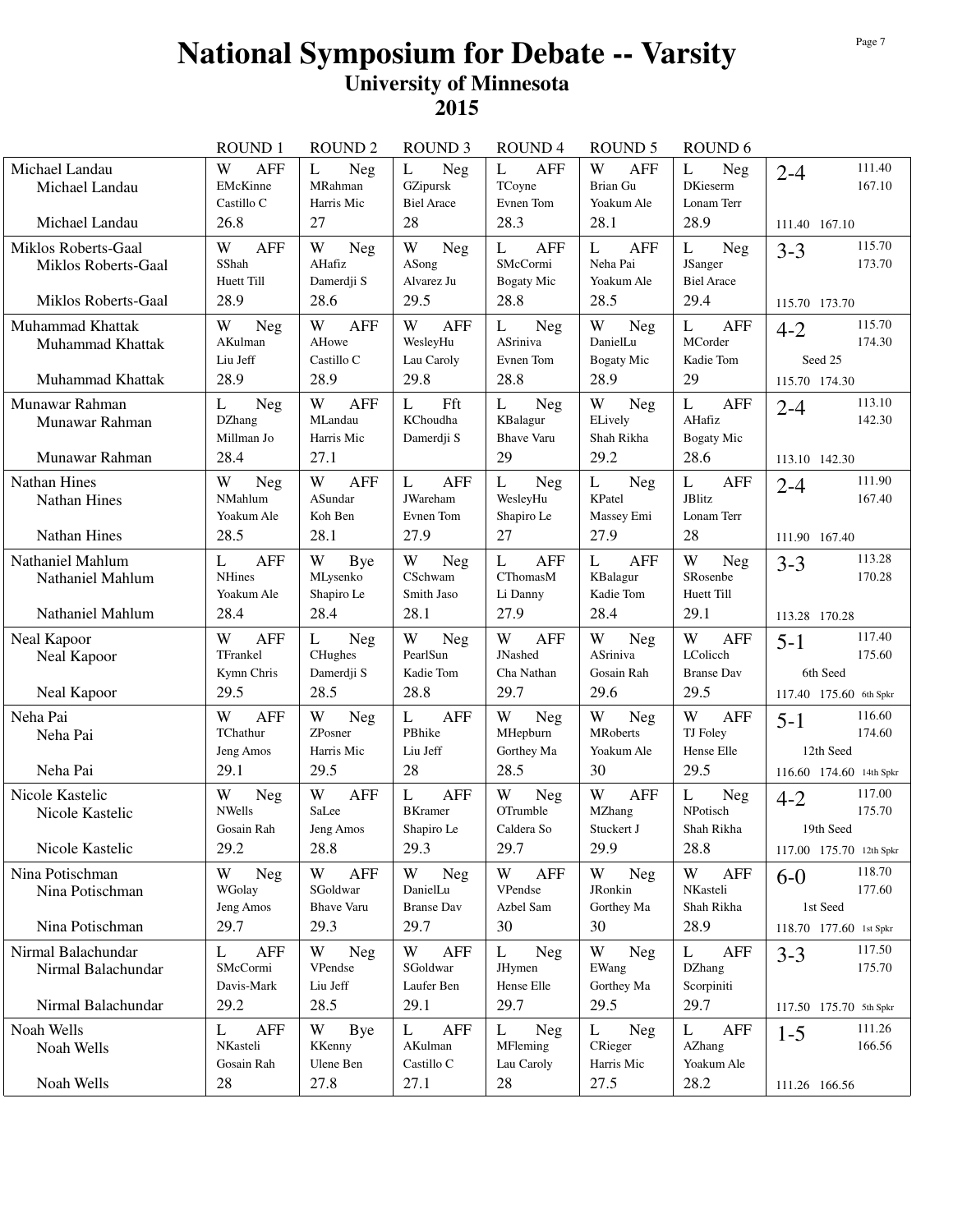|                                                                   | <b>ROUND1</b>                                                  | <b>ROUND 2</b>                                               | <b>ROUND 3</b>                                         | <b>ROUND4</b>                                               | <b>ROUND 5</b>                                          | ROUND <sub>6</sub>                                                          |                                                                     |
|-------------------------------------------------------------------|----------------------------------------------------------------|--------------------------------------------------------------|--------------------------------------------------------|-------------------------------------------------------------|---------------------------------------------------------|-----------------------------------------------------------------------------|---------------------------------------------------------------------|
| Oliver Korten<br>Oliver Korten<br>Oliver Korten                   | W<br>Neg<br>SJacobso<br><b>Bhave Varu</b><br>28.8              | <b>AFF</b><br>L<br>MHepburn<br>Bogaty Mic<br>28.4            | <b>AFF</b><br>L<br><b>DZhang</b><br>Massey Emi<br>28.7 | W<br>Neg<br>HRizvi<br>Huett Till<br>29.5                    | <b>AFF</b><br>L<br>OTrumble<br>Jeng Amos<br>28.6        | W<br>Neg<br><b>JNavarre</b><br>Massey Dai<br>29.1                           | 115.20<br>$3 - 3$<br>173.10<br>115.20 173.10                        |
| Olivia Trumble<br>Olivia Trumble<br>Olivia Trumble                | <b>AFF</b><br>W<br>MChau<br>Lau Caroly<br>28.1                 | L<br>Neg<br>JCoyle<br>Cogan Sara<br>28.6                     | W<br>Neg<br>HSeitz<br>Yoakum Ale<br>28.1               | <b>AFF</b><br>L<br>NKasteli<br>Caldera So<br>28.4           | W<br><b>Neg</b><br>OKorten<br>Jeng Amos<br>28           | L<br><b>AFF</b><br>KChoudha<br>Kymn Chris<br>28.4                           | 113.00<br>$3 - 3$<br>169.60<br>113.00 169.60                        |
| Paul Erlanger<br>Paul Erlanger<br>Paul Erlanger                   | <b>AFF</b><br>W<br>MFleming<br>Stuckert J<br>29.5              | W<br>Neg<br>ZoeEwing<br>Huett Till<br>29.6                   | W<br>Neg<br>MarieRos<br>Smith Jaso<br>29.3             | W<br><b>AFF</b><br>MZhang<br>Davis-Mark<br>28.5             | L<br>AFF<br>SMcCormi<br>Liu Jeff<br>29.3                | $\ensuremath{\text{W}}$<br><b>Neg</b><br><b>DReyes</b><br>Evnen Tom<br>29.8 | 117.70<br>$5 - 1$<br>176.00<br>5th Seed<br>117.70 176.00 4th Spkr   |
| Pearl Sun<br>Pearl Sun<br>Pearl Sun                               | W<br>Neg<br>AZhang<br>Ulene Ben<br>27.9                        | <b>AFF</b><br>L<br>MCorder<br>Castillo C<br>26.5             | <b>AFF</b><br>L<br>NKapoor<br>Kadie Tom<br>28.3        | L<br><b>Neg</b><br>ASaltzma<br>Cha Nathan<br>28             | L<br>Neg<br>JHuang<br>Lonam Terr<br>27.5                | W<br>Bye<br><b>ILorence</b><br>Naguib Chl<br>27.6                           | 111.03<br>$2 - 4$<br>165.83<br>111.03 165.83                        |
| Prachit Bhike<br>Prachit Bhike<br>Prachit Bhike                   | W<br>Neg<br>KFennell<br>Gosain Rah<br>28.7                     | W<br><b>AFF</b><br>MCeske<br>Koh Ben<br>28.4                 | W<br>Neg<br>Neha Pai<br>Liu Jeff<br>28.5               | $\mathbf L$<br><b>AFF</b><br>SPinnama<br>Yoakum Ale<br>29   | L<br><b>AFF</b><br>TGilbert<br>Cha Nathan<br>28.7       | W<br>Neg<br>AKulman<br>Azbel Sam<br>28.9                                    | 114.80<br>$4 - 2$<br>172.20<br>114.80 172.20                        |
| Raffi Piliero<br>Raffi Piliero<br>Raffi Piliero                   | W<br>Neg<br>SSharpe<br>Koh Ben<br>29.2                         | W<br><b>AFF</b><br>KarenXia<br>Jeng Amos<br>28.7             | L<br><b>AFF</b><br>AriAzbel<br>Alessandro<br>29.3      | W<br>Neg<br>ABauman<br>Shapiro Le<br>29.3                   | W<br>Neg<br>GAhdritz<br>Li Danny<br>28.5                | $\mathbf{L}$<br><b>AFF</b><br>VKalghat<br>Liu Jeff<br>29                    | 116.20<br>$4 - 2$<br>174.00<br>Seed 22<br>116.20 174.00 20th Spkr   |
| Rainy Rosch<br>Rainy Rosch<br>Rainy Rosch                         | <b>AFF</b><br>L<br><b>BKramer</b><br><b>Branse Dav</b><br>28.3 | L<br><b>Neg</b><br><b>JHymen</b><br>Ahlstrom M<br>28         | <b>AFF</b><br>L<br>ASundar<br>Alvarez Ju<br>28.3       | W<br><b>Neg</b><br>FGulamal<br>Smith Jaso<br>28             | W<br><b>Neg</b><br><b>ILorence</b><br>Evnen Tom<br>28.6 | L<br><b>AFF</b><br>ZPosner<br>Kadie Tom<br>27.7                             | 112.60<br>$2 - 4$<br>168.90<br>112.60 168.90                        |
| <b>Ryan Britton</b><br><b>Ryan Britton</b><br><b>Ryan Britton</b> | <b>AFF</b><br>L<br>AriWells<br>Shapiro Le<br>28                | $\mathbf L$<br>Neg<br>CThomasM<br>Naguib Chl<br>28.7         | L<br><b>Neg</b><br>JohnMarc<br><b>Biel Arace</b><br>29 | W<br><b>AFF</b><br>TChen<br>Alvarez Ju<br>28.7              | W<br><b>AFF</b><br>JBronste<br>Cha Nathan<br>28.4       | $\mathbf L$<br>Neg<br>KFennell<br>Damerdji S<br>28                          | 113.80<br>$2 - 4$<br>170.80<br>113.80 170.80                        |
| Sachin Shah<br>Sachin Shah<br>Sachin Shah                         | L<br><b>Neg</b><br><b>MRoberts</b><br>Huett Till<br>28.8       | $\mathbf{L}$<br><b>AFF</b><br>HRizvi<br>Davis-Mark<br>28     | W<br>Neg<br>TChen<br>Shapiro Le<br>27.8                | $\mathbf{L}$<br><b>AFF</b><br>JohnMarc<br>Kadie Tom<br>28.6 | W<br><b>AFF</b><br><b>DMoon</b><br>Harris Mic<br>28.5   | L<br>Neg<br>ABauman<br>Koh Ben<br>28                                        | 113.10<br>$2 - 4$<br>169.70<br>113.10 169.70                        |
| Samantha Lee<br>Samantha Lee<br>Samantha Lee                      | <b>AFF</b><br>L<br>VPendse<br><b>Biel Arace</b><br>27.7        | L<br><b>Neg</b><br>NKasteli<br>Jeng Amos<br>28.2             | W<br>Neg<br>TChathur<br>Harris Mic<br>27.1             | Fft<br>L<br>LSinger<br>Damerdji S                           | L<br>Fft<br>TFrankel<br>Gorthey Ma                      | L<br>Neg<br>Brian Gu<br><b>Bogaty Mic</b><br>27.8                           | 82.60<br>$1 - 5$<br>110.80<br>82.60 110.80                          |
| Samara Jacobson<br>Samara Jacobson<br>Samara Jacobson             | L<br><b>AFF</b><br>OKorten<br><b>Bhave Varu</b><br>28.6        | $\ensuremath{\text{W}}$<br>Neg<br>HSeitz<br>Smith Jaso<br>29 | W<br>Neg<br>AriWells<br>Cogan Sara<br>29.8             | W<br><b>AFF</b><br>MarieRos<br>Hense Elle<br>30             | W<br>Neg<br><b>DZhang</b><br>Azbel Sam<br>29            | W<br><b>AFF</b><br>GAhdritz<br>Lau Caroly<br>28.3                           | 116.40<br>$5 - 1$<br>174.70<br>13th Seed<br>116.40 174.70 15th Spkr |
| Sarah Rosenberg<br>Sarah Rosenberg<br>Sarah Rosenberg             | W<br><b>AFF</b><br>SSikka<br>Gorthey Ma<br>28                  | L<br><b>Neg</b><br>AMostow<br>Davis-Mark<br>28.3             | W<br><b>AFF</b><br>MFleming<br>Damerdji S<br>28.5      | L<br><b>Neg</b><br>HKern<br>Ahlstrom M<br>28.5              | Neg<br>L<br>KarenXia<br>Millman Jo<br>29.1              | L<br><b>AFF</b><br>NMahlum<br>Huett Till<br>29                              | 114.30<br>$2 - 4$<br>171.40<br>114.30 171.40                        |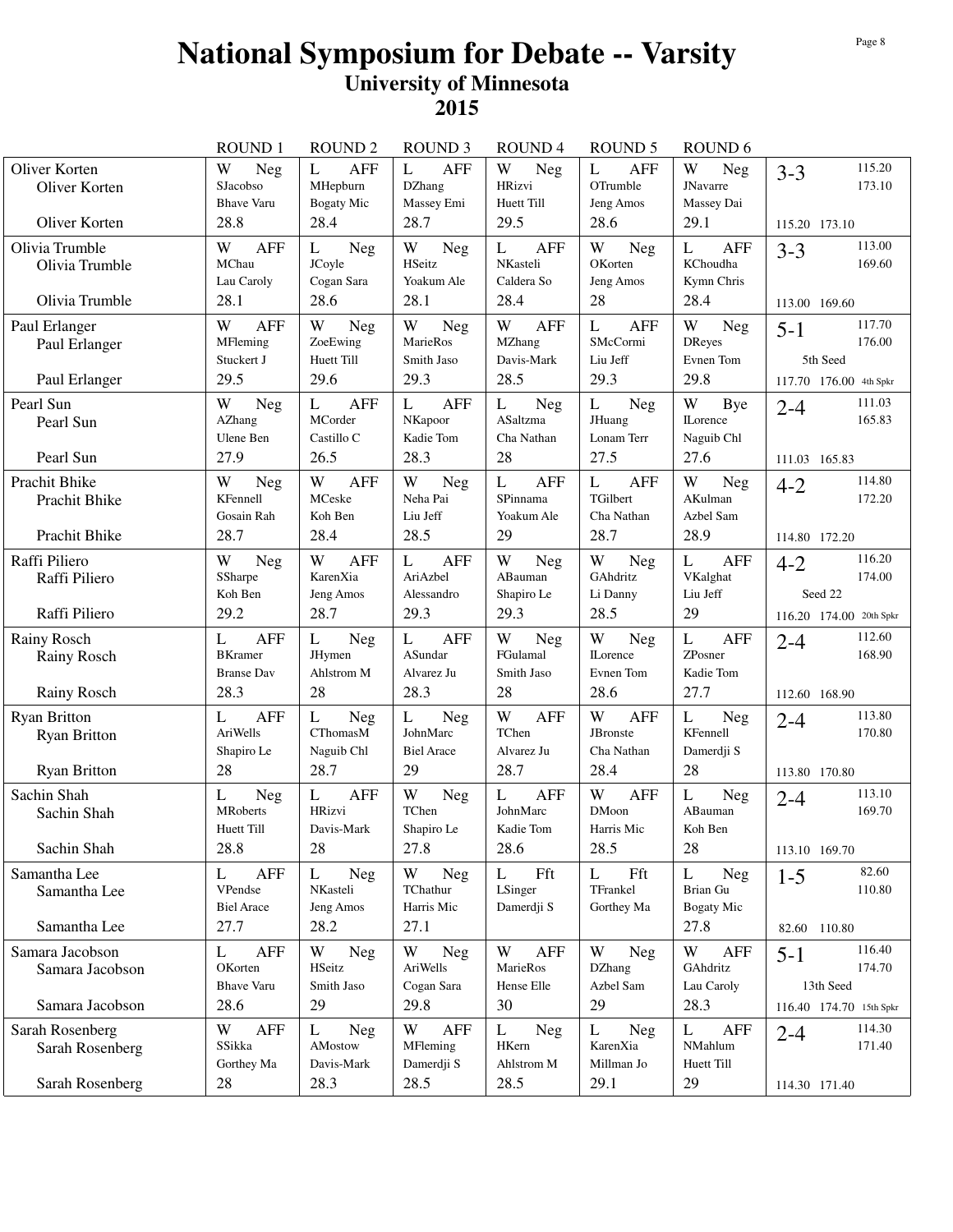|                                              | <b>ROUND1</b>                                   | <b>ROUND 2</b>                  | <b>ROUND 3</b>                             | <b>ROUND4</b>                                   | <b>ROUND 5</b>                            | ROUND <sub>6</sub>                               |                                              |
|----------------------------------------------|-------------------------------------------------|---------------------------------|--------------------------------------------|-------------------------------------------------|-------------------------------------------|--------------------------------------------------|----------------------------------------------|
| Sean McCormick<br>Sean McCormick             | W<br>Neg<br>NBalachu<br>Davis-Mark              | W<br>Bye                        | W<br><b>AFF</b><br>ABauman<br>Yoakum Ale   | W<br>Neg<br>MRoberts<br><b>Bogaty Mic</b>       | W<br>Neg<br>PErlange<br>Liu Jeff          | L<br><b>AFF</b><br><b>JWareham</b><br>Massey Emi | 117.15<br>$5 - 1$<br>174.95<br>9th Seed      |
| Sean McCormick                               | 29.5                                            | 29.2                            | 29.3                                       | 29.2                                            | 29.5                                      | 28.3                                             | 117.15 174.95 9th Spkr                       |
| Shaina Sikka<br>Shaina Sikka<br>Shaina Sikka | <b>Neg</b><br>L<br>SRosenbe<br>Gorthey Ma<br>27 | Fft<br>L<br>DWang<br>Huett Till | Neg<br>L<br>KFennell<br>Cha Nathan<br>28.1 | L<br><b>AFF</b><br>AHafiz<br>Scorpiniti<br>28.4 | W<br>Neg<br>TChathur<br>Kadie Tom<br>27.9 | L<br><b>AFF</b><br>CSchwam<br>Yoakum Ale<br>27.7 | 110.70<br>$1 - 5$<br>139.10<br>110.70 139.10 |
| Shannon Lee                                  | L<br>Neg                                        | W<br><b>AFF</b>                 | W<br><b>AFF</b>                            | $\mathbf{L}$<br>Neg                             | W<br><b>AFF</b>                           | $\ensuremath{\text{W}}$<br><b>Neg</b>            | 115.30                                       |
| Shannon Lee                                  | TGilbert                                        | AAhn                            | <b>HRizvi</b>                              | JWareham                                        | VPendse                                   | MCeske                                           | $4 - 2$<br>172.90                            |
|                                              | Millman Jo                                      | Hense Elle                      | Alessandro                                 | Castillo C                                      | Koh Ben                                   | Scorpiniti                                       | Seed 29                                      |
| Shannon Lee                                  | 28.7                                            | 29                              | 28.4                                       | 28.4                                            | 29.2                                      | 29.2                                             | 115.30 172.90                                |
| Shivane Sabharwal<br>Shivane Sabharwal       | <b>AFF</b><br>W<br>AHafiz                       | W<br>Neg<br>MChau               | W<br><b>AFF</b><br>CHughes                 | W<br><b>Neg</b><br>AriAzbel                     | W<br>Neg<br>MCorder                       | W<br><b>AFF</b><br>JStaunto                      | 118.50<br>$6-0$<br>177.40                    |
|                                              | Massac Dai                                      | Alessandro                      | Naguib Chl                                 | Cogan Sara                                      | Kymn Chris                                | Azbel Sam                                        | 2nd Seed                                     |
| Shivane Sabharwal                            | 29.7                                            | 29.2                            | 29                                         | 29.9                                            | 29.8                                      | 29.8                                             | 118.50 177.40 2nd Spkr                       |
| Sreya Pinnamaneni                            | W<br><b>Neg</b>                                 | W<br><b>AFF</b>                 | W<br><b>AFF</b>                            | W<br>Neg                                        | L<br>Neg                                  | W<br>AFF                                         | 117.30<br>$5 - 1$                            |
| Sreya Pinnamaneni                            | Julia Wu<br>Damerdji S                          | TCoyne<br>Cogan Sara            | CSun<br>Lau Caroly                         | PBhike<br>Yoakum Ale                            | <b>JStaunto</b><br>Massey Dai             | AriAzbel<br>Evnen Tom                            | 176.00<br>7th Seed                           |
| Sreya Pinnamaneni                            | 29                                              | 29.7                            | 29.7                                       | 29.1                                            | 29.2                                      | 29.3                                             | 117.30 176.00 7th Spkr                       |
| Stephen Goldware                             | W<br>Bye                                        | L<br>Neg                        | L<br>Neg                                   | W<br>AFF                                        | $\mathbf{L}$<br>Neg                       | $\mathbf{L}$<br><b>AFF</b>                       | 112.26<br>$2 - 4$                            |
| Stephen Goldware                             | MLysenko                                        | NPotisch                        | NBalachu                                   | JNavarre                                        | KChoudha                                  | CCaldera                                         | 167.16                                       |
|                                              | Scorpiniti                                      | <b>Bhave Varu</b>               | Laufer Ben                                 | <b>Branse Dav</b>                               | Lau Caroly                                | Massac Dai                                       |                                              |
| Stephen Goldware                             | 27.9                                            | 27.7                            | 28.9                                       | 28.4                                            | 28.3                                      | 26                                               | 112.26 167.16                                |
| Suzie Sharpe<br>Suzie Sharpe                 | <b>AFF</b><br>L<br>RPiliero                     | W<br><b>Neg</b><br>JBronste     | L<br>Neg<br>ZoeEwing                       | L<br>AFF<br>Julia Wu                            | L<br><b>Neg</b><br>AHafiz                 | $\mathbf{L}$<br><b>AFF</b><br>ELively            | 109.90<br>$1 - 5$<br>164.60                  |
|                                              | Koh Ben                                         | Liu Jeff                        | <b>Bhave Varu</b>                          | Castillo C                                      | Li Danny                                  | Alessandro                                       |                                              |
| Suzie Sharpe                                 | 27.5                                            | 27.1                            | 27.8                                       | 27.5                                            | 28.2                                      | 26.5                                             | 109.90 164.60                                |
| <b>TJ</b> Foley                              | W<br>Neg                                        | L<br><b>AFF</b>                 | <b>AFF</b><br>L                            | W<br>Neg                                        | W<br><b>AFF</b>                           | L<br><b>Neg</b>                                  | 114.30<br>$3 - 3$                            |
| TJ Foley                                     | <b>DMoon</b><br>Massac Dai                      | ASong                           | KPatel<br>Caldera So                       | TFrankel<br>Azbel Sam                           | JBriody<br>Naguib Chl                     | Neha Pai<br>Hense Elle                           | 170.80                                       |
| TJ Foley                                     | 27.1                                            | Massey Emi<br>27.5              | 29.4                                       | 29                                              | 28.8                                      | 29                                               | 114.30 170.80                                |
| Talia Coyne                                  | W<br><b>AFF</b>                                 | L<br>Neg                        | $\mathbf{L}$<br><b>AFF</b>                 | W<br><b>Neg</b>                                 | $\mathbf L$<br>Neg                        | W<br><b>AFF</b>                                  | 114.00                                       |
| Talia Coyne                                  | JSanger                                         | SPinnama                        | MHepburn                                   | MLandau                                         | LColicch                                  | JHuang                                           | $3 - 3$<br>170.90                            |
|                                              | Hense Elle                                      | Cogan Sara                      | Millman Jo                                 | Evnen Tom                                       | Shapiro Le                                | Cha Nathan                                       |                                              |
| Talia Coyne                                  | 28.5                                            | 28.9                            | 28.7                                       | 28.5                                            | 28                                        | 28.3                                             | 114.00 170.90                                |
| Tammuz Frankel                               | L<br><b>Neg</b><br>NKapoor                      | W<br><b>AFF</b><br>AGoyal       | L<br>Neg<br>VPendse                        | L<br><b>AFF</b><br>TJ Foley                     | W<br>Bye<br>SaLee                         | W<br><b>AFF</b><br>CRieger                       | 113.99<br>$3 - 3$<br>169.79                  |
| Tammuz Frankel                               | Kymn Chris                                      | Gosain Rah                      | Cha Nathan                                 | Azbel Sam                                       | Gorthey Ma                                | Massey Dai                                       |                                              |
| Tammuz Frankel                               | 28.5                                            | 28.8                            | 28.4                                       | 28.8                                            | 28.3                                      | 27                                               | 113.99 169.79                                |
| Thrishna Chathurvedula                       | L<br><b>Neg</b>                                 | L<br><b>AFF</b>                 | L<br><b>AFF</b>                            | L<br><b>Neg</b>                                 | $\mathbf{L}$<br><b>AFF</b>                | $\ensuremath{\text{W}}$<br>Neg                   | 111.70<br>$1 - 5$                            |
| Thrishna Chathurvedula                       | Neha Pai                                        | TGilbert                        | SaLee                                      | Brian Gu                                        | SSikka                                    | <b>JBronste</b>                                  | 167.30                                       |
| Thrishna Chathurvedula                       | Jeng Amos<br>28                                 | Massey Dai<br>27.9              | Harris Mic<br>27                           | Ulene Ben<br>28                                 | Kadie Tom<br>27.8                         | Koh Ben<br>28.6                                  | 111.70 167.30                                |
| <b>Tiffany Chen</b>                          | L<br><b>AFF</b>                                 | L<br>Neg                        | L<br>AFF                                   | L<br><b>Neg</b>                                 | W<br><b>Neg</b>                           | W<br>Bye                                         | 110.87                                       |
| <b>Tiffany Chen</b>                          | CHughes                                         | LColicch                        | SShah                                      | RBritton                                        | AHowe                                     | Tori Qiu                                         | $2 - 4$<br>166.67                            |
|                                              | Smith Jaso                                      | Stuckert J                      | Shapiro Le                                 | Alvarez Ju                                      | Alessandro                                | Gosain Rah                                       |                                              |
| <b>Tiffany Chen</b>                          | 27                                              | 28                              | 27.7                                       | 28.8                                            | 27.4                                      | 27.8                                             | 110.87 166.67                                |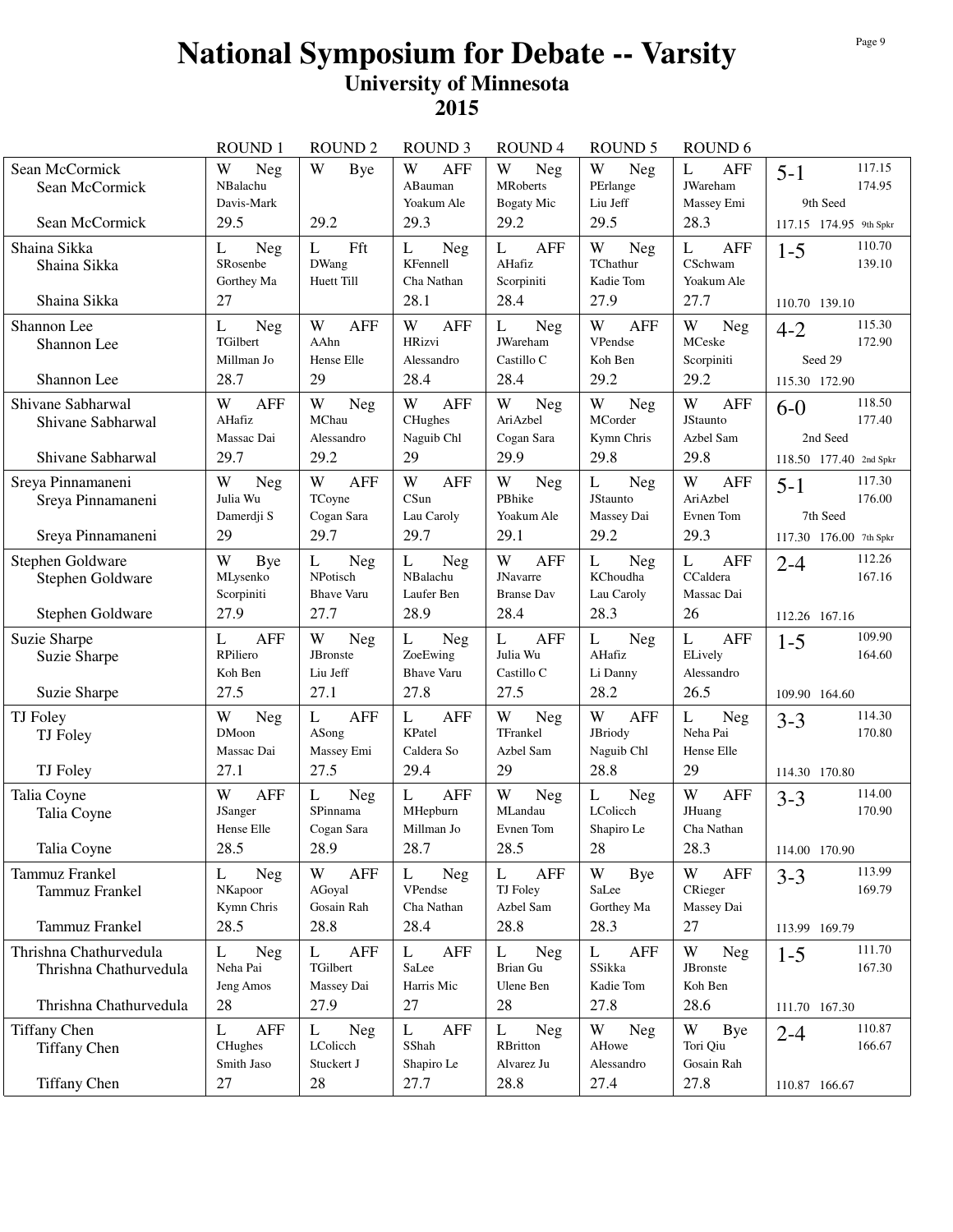|                                                                      | ROUND 1                                          | <b>ROUND 2</b>                                              | <b>ROUND 3</b>                                                   | ROUND <sub>4</sub>                                          | <b>ROUND 5</b>                                          | ROUND <sub>6</sub>                                     |                                                                     |
|----------------------------------------------------------------------|--------------------------------------------------|-------------------------------------------------------------|------------------------------------------------------------------|-------------------------------------------------------------|---------------------------------------------------------|--------------------------------------------------------|---------------------------------------------------------------------|
| Tori Qiu<br>Tori Qiu                                                 | L<br>Neg<br>AriAzbel<br>Lau Caroly               | L<br><b>AFF</b><br>LSinger<br>Naguib Chl                    | W<br><b>AFF</b><br>AZhang<br>Laufer Ben                          | $\mathbf{L}$<br>Neg<br>EWang<br>Millman Jo                  | $\overline{L}$<br>AFF<br><b>JNavarre</b><br>Scorpiniti  | W<br>Bye<br>TChen<br>Gosain Rah                        | 112.65<br>$2 - 4$<br>168.95                                         |
| Tori Qiu                                                             | 28                                               | 27.8                                                        | 28.1                                                             | 28.4                                                        | 28.5                                                    | 28.2                                                   | 112.65 168.95                                                       |
| <b>Trent Gilbert</b><br><b>Trent Gilbert</b><br><b>Trent Gilbert</b> | W<br><b>AFF</b><br>ShLee<br>Millman Jo<br>29     | W<br>Neg<br>TChathur<br>Massey Dai<br>29                    | $\mathbf L$<br><b>AFF</b><br><b>JStaunto</b><br>Lonam Terr<br>29 | W<br>Neg<br>CHughes<br>Caldera So<br>29                     | W<br>Neg<br>PBhike<br>Cha Nathan<br>29                  | W<br><b>AFF</b><br>LSinger<br>Stuckert J<br>29.6       | 116.00<br>$5 - 1$<br>174.60<br>16th Seed<br>116.00 174.60 23rd Spkr |
| Vandita Pendse<br>Vandita Pendse<br>Vandita Pendse                   | W<br>Neg<br>SaLee<br><b>Biel Arace</b><br>28.3   | L<br><b>AFF</b><br>NBalachu<br>Liu Jeff<br>28               | W<br><b>AFF</b><br>TFrankel<br>Cha Nathan<br>28.6                | $\mathbf L$<br>Neg<br>NPotisch<br>Azbel Sam<br>28.6         | $\mathbf L$<br>Neg<br>ShLee<br>Koh Ben<br>29.1          | W<br><b>AFF</b><br>AAhn<br>Caldera So<br>28.8          | 114.30<br>$3 - 3$<br>171.40<br>114.30 171.40                        |
| Vikram Kalghatgi<br>Vikram Kalghatgi<br>Vikram Kalghatgi             | L<br>Neg<br>CSun<br>Caldera So<br>28.3           | $\mathbf{L}$<br><b>AFF</b><br>AriAzbel<br>Gorthey Ma<br>28  | W<br>Neg<br>AGoyal<br>Li Danny<br>28.1                           | W<br><b>AFF</b><br>AriWells<br>Massac Dai<br>29             | W<br><b>AFF</b><br><b>JNashed</b><br>Damerdji S<br>28.5 | W<br><b>Neg</b><br>RPiliero<br>Liu Jeff<br>28.8        | 113.70<br>$4 - 2$<br>170.70<br>113.70 170.70                        |
| Wesley Hu<br>Wesley Hu<br>Wesley Hu                                  | W<br>Neg<br>KBalagur<br>Castillo C<br>28.7       | W<br><b>AFF</b><br><b>DMoon</b><br>Gorthey Ma<br>29.3       | L<br>Neg<br><b>MKhattak</b><br>Lau Caroly<br>29                  | W<br><b>AFF</b><br><b>NHines</b><br>Shapiro Le<br>29.7      | L<br>Neg<br><b>CThomasM</b><br>Ulene Ben<br>29.1        | W<br><b>AFF</b><br>HSeitz<br>Shah Rikha<br>29.8        | 117.10<br>$4 - 2$<br>175.60<br>18th Seed<br>117.10 175.60 10th Spkr |
| Will Golay<br>Will Golay<br>Will Golay                               | <b>AFF</b><br>L<br>NPotisch<br>Jeng Amos<br>27.5 | L<br>Neg<br><b>DReyes</b><br>Lonam Terr<br>27.5             | $\mathbf W$<br>Neg<br>AHafiz<br>Gosain Rah<br>28.2               | $\mathbf L$<br><b>AFF</b><br>KarenXia<br>Alvarez Ju<br>28.6 | W<br><b>AFF</b><br>MChau<br>Massey Emi<br>26.8          | W<br>Neg<br>JBriody<br>Laufer Ben<br>27.6              | 110.80<br>$3 - 3$<br>166.20<br>110.80 166.20                        |
| Xinlan Hu<br>Xinlan Hu<br>Xinlan Hu                                  | W<br><b>Neg</b><br>KarenXia<br>Stuckert J<br>29  | W<br><b>AFF</b><br>ASaltzma<br>Laufer Ben<br>28.5           | W<br><b>AFF</b><br>HKern<br>Massey Dai<br>29                     | $\mathbf L$<br>Neg<br>JRonkin<br>Scorpiniti<br>28.8         | W<br><b>Neg</b><br>GZipursk<br>Davis-Mark<br>29.3       | W<br><b>AFF</b><br>KyleKopf<br>Cha Nathan<br>29.5      | 116.10<br>$5 - 1$<br>174.10<br>15th Seed<br>116.10 174.10 22nd Spkr |
| Zachary Gelles<br>Zachary Gelles<br><b>Zachary Gelles</b>            | W<br>Neg<br>DWang<br>Alessandro<br>29.1          | W<br><b>AFF</b><br>Brian Gu<br><b>Branse Dav</b><br>29.3    | W<br>Neg<br>AlisaLiu<br>Davis-Mark<br>29                         | W<br><b>AFF</b><br>AMostow<br>Kymn Chris<br>28.8            | W<br>Neg<br><b>JWareham</b><br>Massey Dai<br>29.3       | W<br><b>AFF</b><br><b>CThomasM</b><br>Ahlstrom M<br>29 | 116.40<br>$6-0$<br>174.50<br>3rd Seed<br>116.40 174.50 17th Spkr    |
| Zoe Ewing<br>Zoe Ewing<br>Zoe Ewing                                  | W<br>Neg<br>EWang<br>Shapiro Le<br>28.5          | $\mathbf L$<br><b>AFF</b><br>PErlange<br>Huett Till<br>29.5 | W<br><b>AFF</b><br>SSharpe<br><b>Bhave Varu</b><br>28.4          | W<br>Neg<br>KChoudha<br>Stuckert J<br>28.9                  | W<br>Neg<br>AlisaLiu<br>Hense Elle<br>29.7              | W<br>AFF<br>KarenXia<br>Lau Caroly<br>29.5             | 116.40<br>$5-1$<br>174.50<br>14th Seed                              |
| Zoe Posner<br>Zoe Posner                                             | W<br>Neg<br>Brian Gu<br><b>Bhave Varu</b>        | $\mathbf L$<br><b>AFF</b><br>Neha Pai<br>Harris Mic         | W<br><b>AFF</b><br>ASaltzma<br>Stuckert J                        | $\mathbf{L}$<br>Neg<br>JStaunto<br>Kymn Chris               | W<br><b>AFF</b><br>ABauman<br>Shah Rikha                | W<br>Neg<br>RRosch<br>Kadie Tom                        | 116.40 174.50 16th Spkr<br>115.40<br>$4 - 2$<br>173.80<br>Seed 27   |
| Zoe Posner                                                           | 28.6                                             | 29                                                          | 29.1                                                             | 28.7                                                        | 29.8                                                    | 28.6                                                   | 115.40 173.80                                                       |